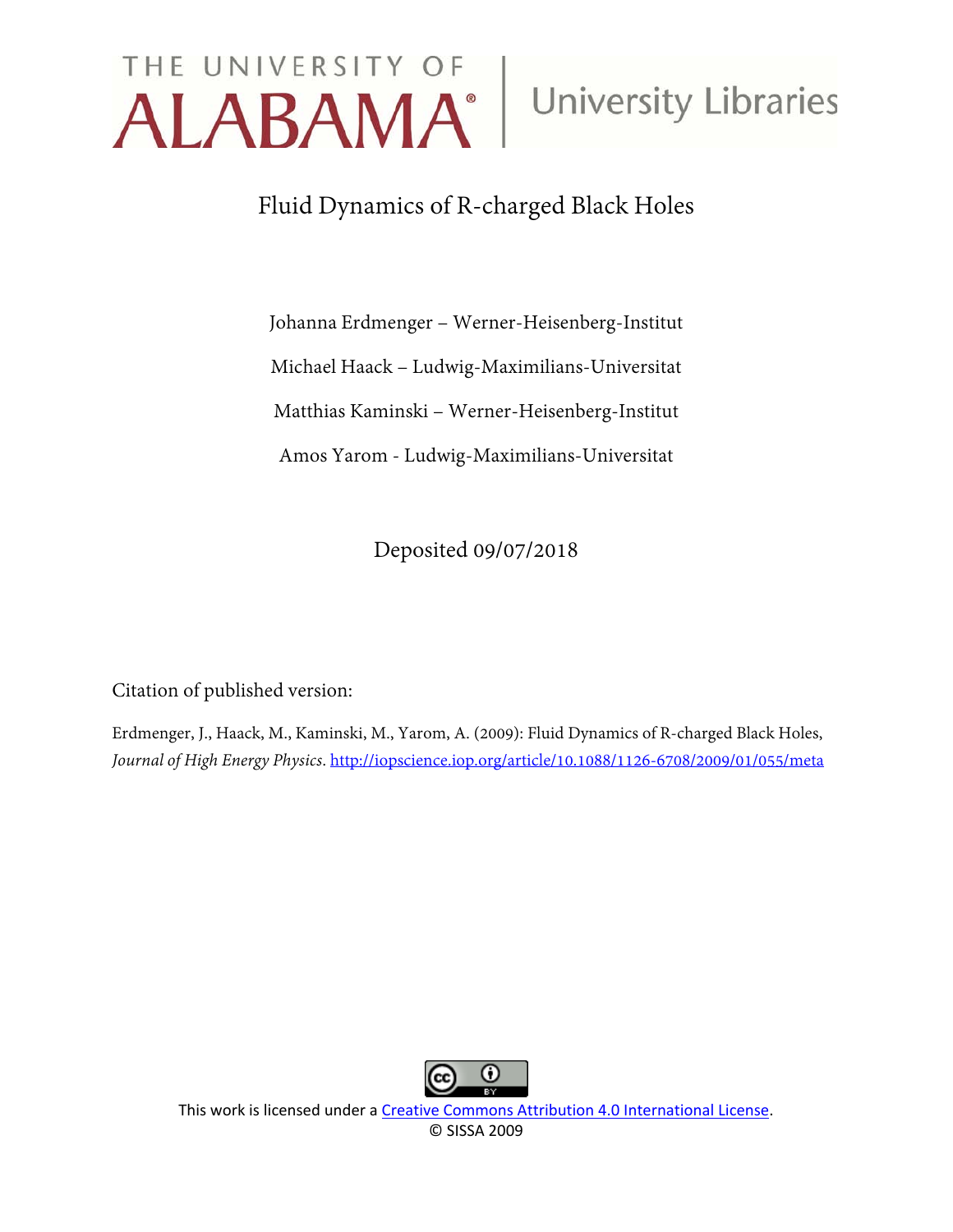

# Fluid dynamics of R-charged black holes

To cite this article: Johanna Erdmenger et al JHEP01(2009)055

View the [article online](https://doi.org/10.1088/1126-6708/2009/01/055) for updates and enhancements.

## Related content

- **[Anisotropic Flow and Viscous](http://iopscience.iop.org/article/10.1088/1742-6596/389/1/012014) [Hydrodynamics](http://iopscience.iop.org/article/10.1088/1742-6596/389/1/012014)** Li Yan
- [A flexible, highly sensitive catheter for high](http://iopscience.iop.org/article/10.1088/0957-0233/24/9/094003) [resolution manometry based on in-fibre](http://iopscience.iop.org/article/10.1088/0957-0233/24/9/094003) **[Bragg gratings](http://iopscience.iop.org/article/10.1088/0957-0233/24/9/094003)** Christopher Bueley and Peter M Wild -
- [Relativistic viscous fluid dynamics and](http://iopscience.iop.org/article/10.1088/0264-9381/27/2/025006) [non-equilibrium entropy](http://iopscience.iop.org/article/10.1088/0264-9381/27/2/025006) **Paul Romatschke** -

## Recent citations

- [Induced Chern-Simons modified gravity at](http://dx.doi.org/10.1007/JHEP08(2018)072) <mark>[finite temperature](http://dx.doi.org/10.1007/JHEP08(2018)072)</mark><br>J. F. Assunção *et al*
- [Jonas Probst](http://dx.doi.org/10.1007/978-3-319-93967-4_4)
- [Membrane paradigm and RG flows for](http://dx.doi.org/10.1007/JHEP04(2018)134) [anomalous holographic theories](http://dx.doi.org/10.1007/JHEP04(2018)134) Christian Copetti and Jorge Fernández-Pendás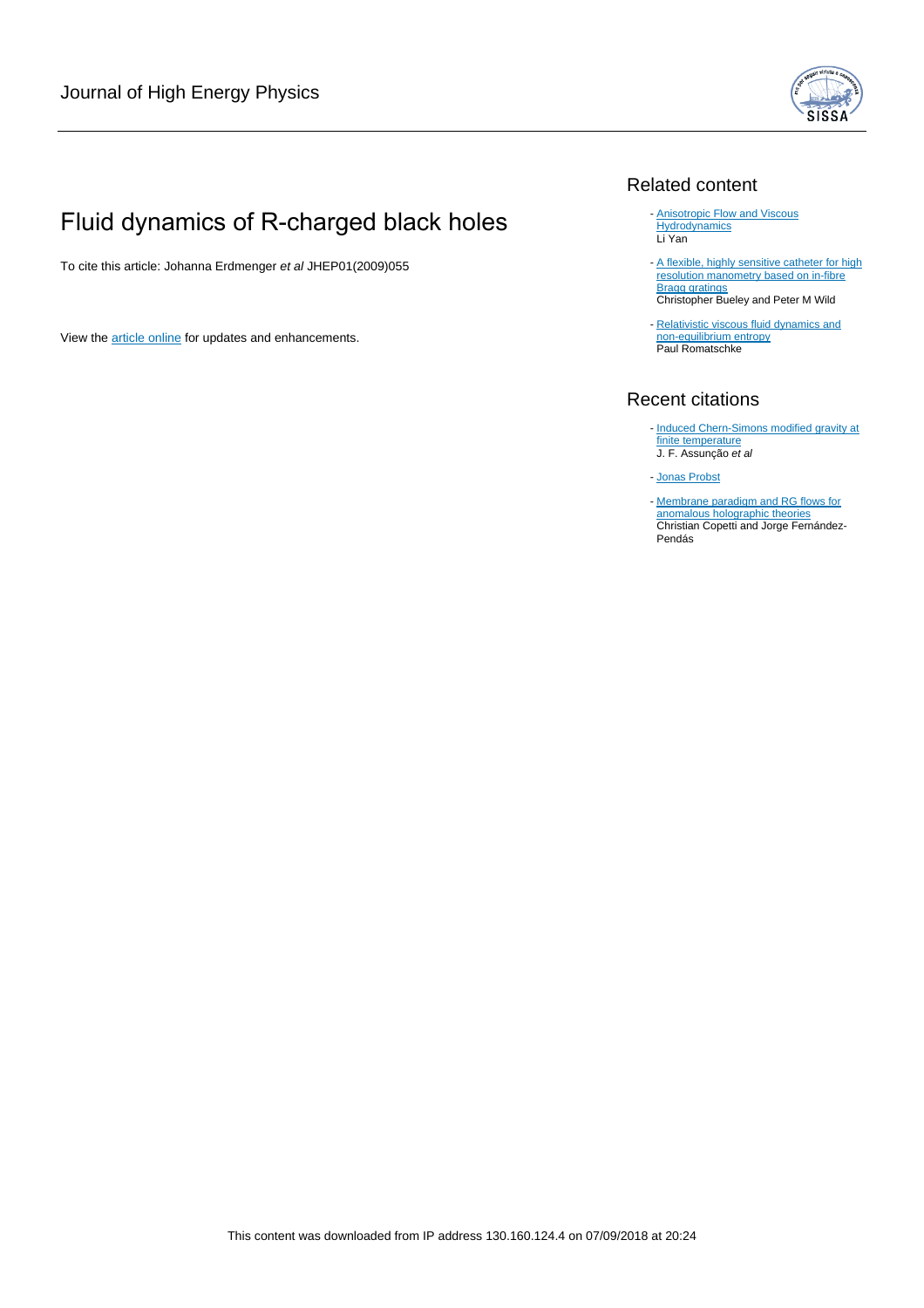Published by IOP Publishing for SISSA

Received: December 17, 2008 Accepted: January 4, 2009 Published: January 20, 2009

# Fluid dynamics of R-charged black holes

## Johanna Erdmenger,<sup>a</sup> Michael Haack,<sup>b</sup> Matthias Kaminski<sup>a</sup> and Amos Yarom<sup>b</sup>

 ${}^a$ Max Planck-Institut für Physik, Werner-Heisenberg-Institut, Föhringer Ring 6, 80805 München, Germany  $^{b}$ Arnold Sommerfeld Center for Theoretical Physics, Ludwig-Maximilians-Universität, Department für Physik, Theresienstrasse 37, 80333 München, Germany E-mail: [jke@mppmu.mpg.de](mailto:jke@mppmu.mpg.de), [michael.haack@physik.uni-muenchen.de](mailto:michael.haack@physik.uni-muenchen.de), [kaminski@mppmu.mpg.de](mailto:kaminski@mppmu.mpg.de), [amos.yarom@physik.uni-muenchen.de](mailto:amos.yarom@physik.uni-muenchen.de)

ABSTRACT: We construct electrically charged  $AdS_5$  black hole solutions whose charge, mass and boost-parameters vary slowly with the space-time coordinates. From the perspective of the dual theory, these are equivalent to hydrodynamic configurations with varying chemical potential, temperature and velocity fields. We compute the boundary theory transport coefficients associated with a derivative expansion of the energy momentum tensor and R-charge current up to second order. In particular, for the current we find a first order transport coefficient associated with the vorticity of the fluid.

Keywords: [AdS-CFT Correspondence, Gauge-gravity correspondence, Black Holes in](http://jhep.sissa.it/stdsearch) [String Theory](http://jhep.sissa.it/stdsearch).

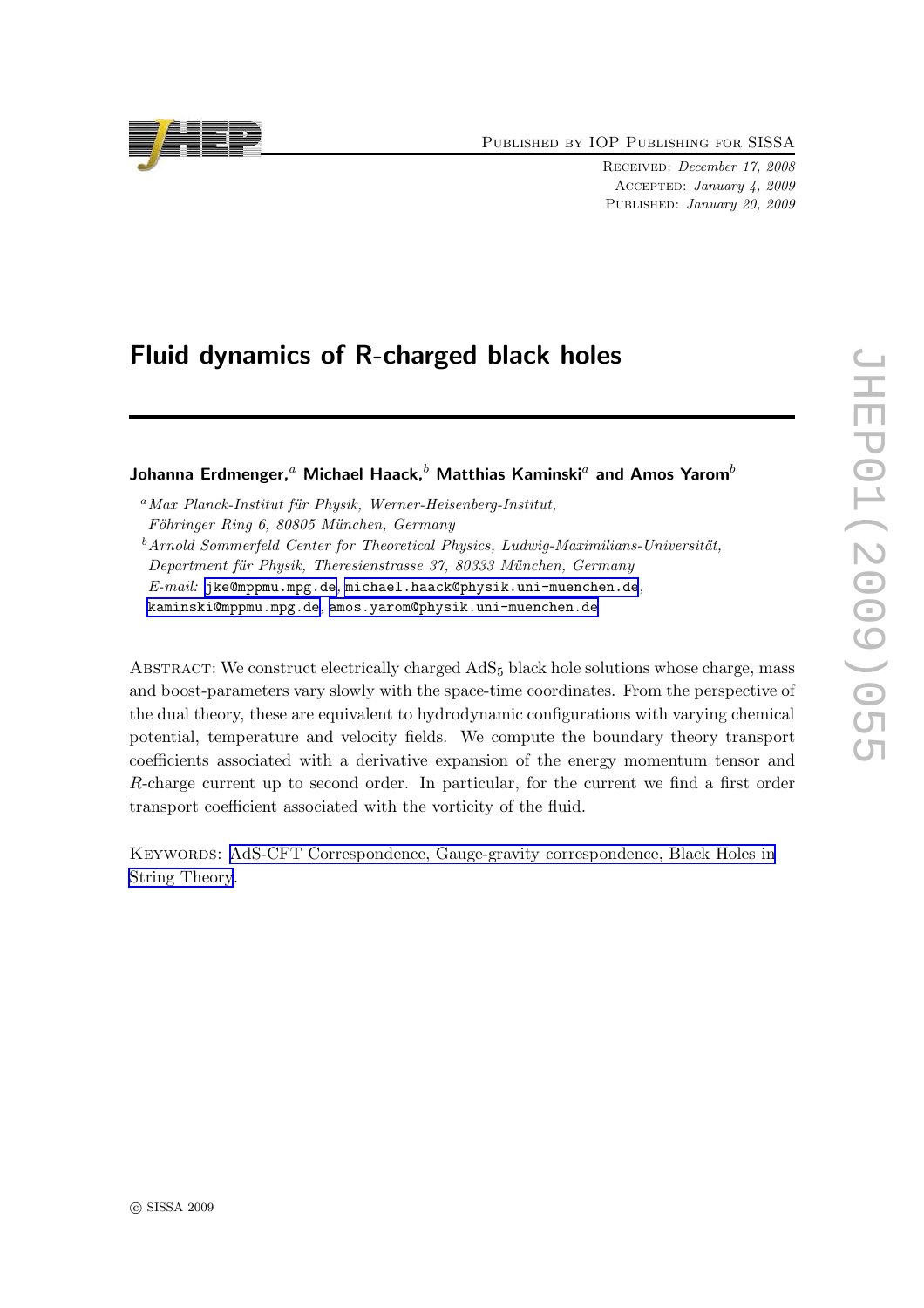#### <span id="page-3-0"></span>Contents

| 1. Introduction                           | 1  |
|-------------------------------------------|----|
| 2. Conformal fluid dynamics (and summary) | 3  |
| 3. Setup                                  | 8  |
| 4. The derivative expansion               | 10 |
| 4.1 First order expansion                 | 13 |
| 4.2 Second order                          | 15 |
| 5. Discussion                             | 16 |
| A. The vector modes' equations of motion  | 18 |
| <b>B.</b> Long expressions                | 20 |

#### 1. Introduction

The AdS/CFT correspondence has proved to be a useful tool in understanding various aspects of strongly coupled gauge theories. In this work we focus on some developments which allow one to relate the hydrodynamic regime of the gauge theory to black hole solutions in asymptotically AdS<sub>5</sub> backgrounds. The first work in this direction was carried outin [[1\]](#page-25-0) where the ratio of the shear viscosity  $\eta$  to the entropy density s of the  $\mathcal{N} = 4$  $SU(N)$  supersymmetric Yang-Mills theory was computed via the Kubo formula. It was found that at strong  $t'$  Hooft coupling and in the large  $N$  limit

$$
\frac{\eta}{s} = \frac{1}{4\pi}.\tag{1.1}
$$

This value seems to be universal, and applies to a large class of theories which have a holographicdual  $[2-7]$ , see [[8](#page-25-0)] for a review. Finite N corrections to (1.1) were considered in  $[9, 10, 6, 11-13, 7]$  $[9, 10, 6, 11-13, 7]$  $[9, 10, 6, 11-13, 7]$  $[9, 10, 6, 11-13, 7]$  $[9, 10, 6, 11-13, 7]$ . The fact that the black hole background allows to compute hydrodynamic transport coefficients might be an indication that black holes capture the full hydrodynamic behavior of the boundary theory. In [\[14](#page-25-0)] an important step in this direction was made: it was shown how to map a hydrodynamic expansion of the boundary theory to a gradient expansion in the bulk. In principle, this technique allows to compute all the transport coefficients of conformal fluid dynamics (for gauge theories with an AdS dual). Those coefficients which are accessible via linear response theory can also be computed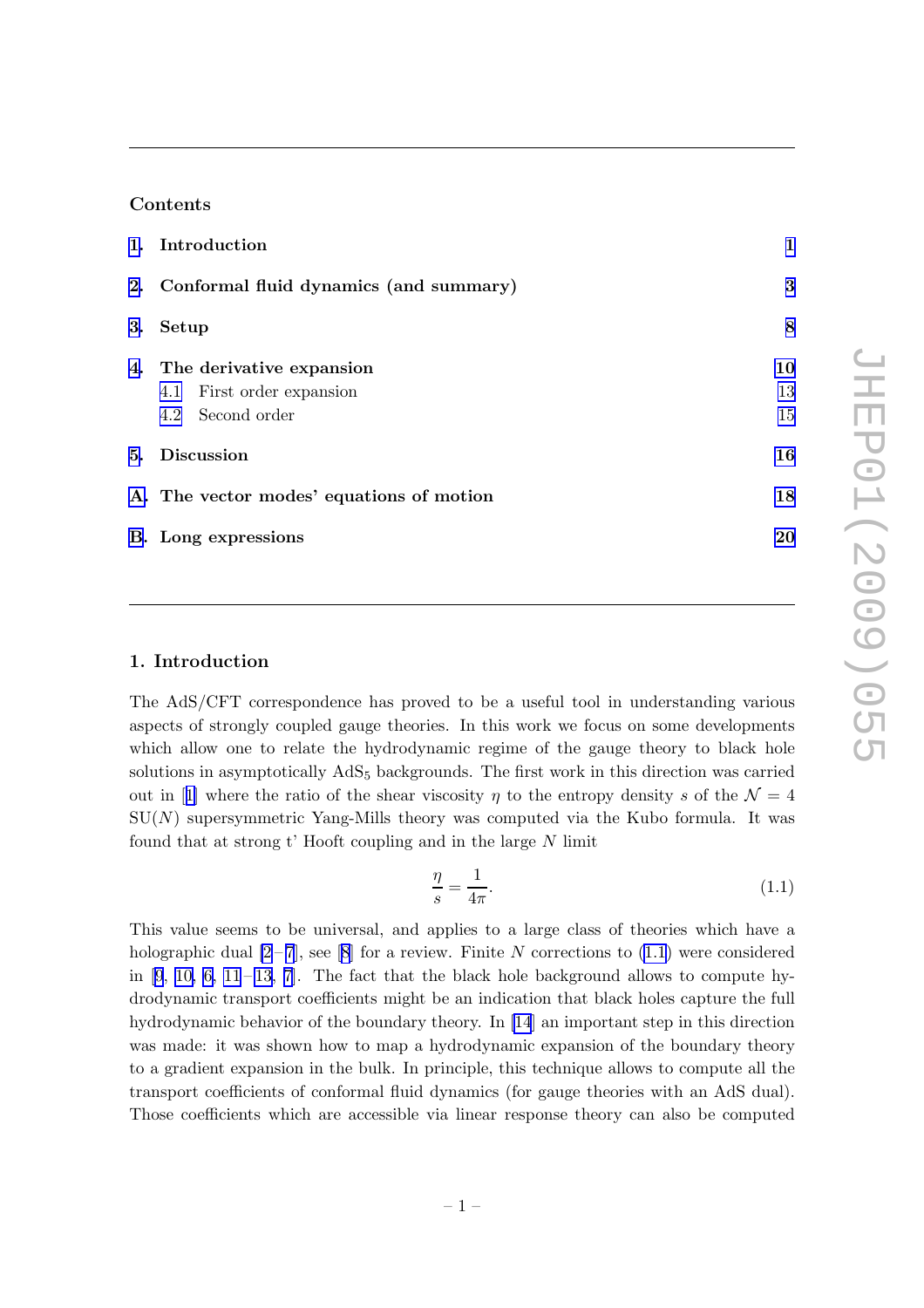using the Kubo formula. For instance, in [\[15](#page-25-0), [16](#page-26-0)] some of the second order transport coefficients were computed this way.

The method of[[14](#page-25-0)] has been shown to be rather robust and can be applied to black holes in various dimensions [\[17](#page-26-0), [18\]](#page-26-0), and to situations where the black hole metric couples to external fields such as the dilaton[[19](#page-26-0)], implying forced fluid dynamics in the boundary theory. The method involves extending known asymptotically AdS<sup>5</sup> black hole solutions by allowing various parameters of the solution to vary with the space-time coordinates. In this work we consider charged  $AdS_5$  black holes. We show that the known Reissner-Nordström charged black hole solutions can be extended so that their charge, mass and certain boost parameters are slowly varying in the coordinates transverse to the AdS radial direction (henceforth, the transverse coordinates). In the dual picture, this corresponds to a hydrodynamic limit of the theory where the charged current, energy density, and velocity fields are slowly varying.

In detail, the bulk theory we have in mind is Einstein-Maxwell gravity with a negative cosmological constant and a Chern-Simons term. This is a consistent truncation of IIB supergravity on  $AdS_5 \times S^5$  and is dual to the strongly coupled, planar limit of the  $\mathcal{N} = 4$  $SU(N)$  supersymmetric-Yang-Mills theory on  $\mathbb{R}^{3,1}$  with a non vanishing chemical poten-tial[[20, 21](#page-26-0)]. We will sometimes call this SYM or  $\mathcal{N}=4$  theory for short. More precisely, it is dual to a subsector of the  $\mathcal{N} = 4$  theory in which a single conserved U(1) current is excited. This is the Noether current associated with the diagonal  $U(1)$  of the maximal Abelian subgroup of the  $SO(6)$  R-symmetry group and it is dual to the bulk  $U(1)$  gauge field. More details on this truncation can be found in [\[21\]](#page-26-0).

Previous computations of the thermodynamic properties of the SYM fluid with a finite chemical potential can be found in[[21, 20, 22\]](#page-26-0) where the energy density and equation of state have been analyzed. The shear viscosity of this fluid has been computed via the Kubo formula in [\[5](#page-25-0), [23](#page-26-0), [24](#page-26-0)], in [\[5\]](#page-25-0) its heat conductivity was analyzed and in[[16](#page-26-0)] some of the dispersion relations were computed to second order in a small momentum expansion. In[[43](#page-27-0)] one can find a related analysis dealing with M2-branes. In this work, we extend these results and compute all second order, linear and non-linear, transport coefficients. We also find a first order contribution to the R-charge current which was not considered in the literature so far.

The rest of this paper is organized as follows: in the subsequent section we discuss conformal fluid hydrodynamics, set the notation for the rest of this paper and summarize our field theory results. In section [3](#page-10-0) we review the Reissner-Nordström  $AdS_5$  black hole solution and rederive the thermodynamic properties of the associated boundary theory. Our main computation, extending the Reissner-Nordström black hole solution to one with a slowly varying charge, mass and boost parameters is done in section [4.](#page-12-0) There, we also explain how to compute the associated transport coefficients. We end with a discussion in section [5](#page-18-0). Some of the details of the analysis are relegated to an appendix.

Towards the end of this work we learned about [\[25](#page-26-0)] which has some overlap with the material presented here.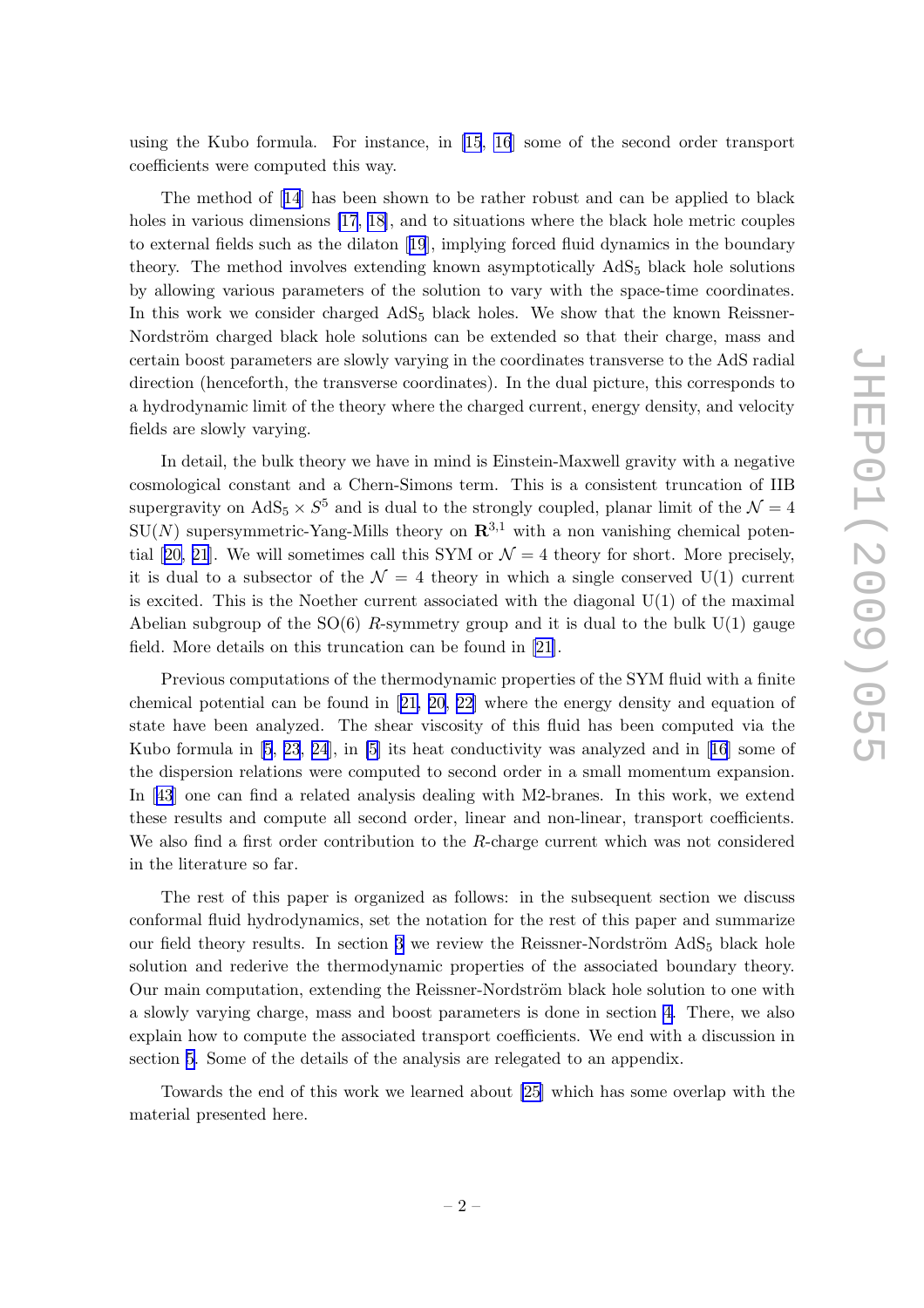#### <span id="page-5-0"></span>2. Conformal fluid dynamics (and summary)

Consider the energy momentum tensor  $\langle T^{\mu\nu} \rangle$  and a conserved current  $\langle J^{\mu} \rangle$  of a conformal theory in  $\mathbb{R}^{3,1}$ . In the absence of anomalies one has

$$
\partial_{\mu} \langle T^{\mu \nu} \rangle = 0 \quad \partial_{\mu} \langle J^{\mu} \rangle = 0, \tag{2.1}
$$

and the energy momentum tensor is traceless

$$
\langle T^{\mu}_{\mu} \rangle = 0. \tag{2.2}
$$

In the hydrodynamic approximation, where the mean free path of the theory  $\ell_{\rm mfp}$  is smaller than the typical inverse momentum scale, both  $\langle T_{\mu\nu} \rangle$  and  $\langle J_{\mu} \rangle$  can be expressed in terms of hydrodynamic fields. These are given by the energy density  $\epsilon$ , the charge density  $\rho$  and the velocity field  $u^{\mu}$  (which is normalized such that  $u^{\mu}u_{\mu} = -1$ ). In the Landau frame, which we use in the rest of this work, all the hydrodynamic fields are defined relative to the rest frame of a fluid element. The energy density is given by the time-time component of the energy momentum tensor in the rest frame of the fluid element, the charge density is given by the zero component,  $J^0$ , of the current in the rest frame of a fluid element, and the velocity of a fluid element is defined by the boost parameter needed to bring that fluid element to its rest frame. In general, one can exchange the energy density and charge density with the temperature T and chemical potential  $\mu$ , though their explicit functional relation will depend on the specific details of the theory. For the  $\mathcal{N} = 4$  theory these relations were computed in  $[21, 22, 5]$  $[21, 22, 5]$  $[21, 22, 5]$  and are given in  $(2.19a)$  and  $(2.19b)$  $(2.19b)$  together with  $(2.20)$ . In, for instance,[[26\]](#page-26-0) one can find such relations when flavored matter is introduced.

Working in the hydrodynamic regime, where the momentum scale is smaller than the inverse mean free path, implies that the velocity field, energy density and charge density vary slowly with the space-time coordinates, i.e. their derivatives are small. For example, one has

$$
|\partial \epsilon| \ll \epsilon / \ell_{\rm mfp} \tag{2.3}
$$

In this case, we can expand the energy momentum tensor and current in gradients of the hydrodynamic variables. At zero order in such a gradient expansion (meaning a fluid with constant energy density, charge density and moving at a fixed velocity), the only current which can be constructed from  $u_{\mu}$ ,  $\epsilon$  and  $\rho$  will be proportional to  $u_{\mu}$ . The only symmetric traceless tensor one can construct must be proportional to  $\eta_{\mu\nu} + u_{\mu}u_{\nu}$ . Thus, to leading order in gradients,

$$
\langle T_{\mu\nu} \rangle = \frac{\epsilon}{3} \left( 4u_{\mu}u_{\nu} + \eta_{\mu\nu} \right) , \quad \langle J_{\nu} \rangle = \rho u_{\nu} . \tag{2.4}
$$

We denote higher order gradient corrections to the energy momentum tensor and current by  $\Pi_{\mu\nu}$  and  $\Upsilon_{\mu}$ ,

$$
\langle T_{\mu\nu}\rangle = \frac{\epsilon}{3} \left( 4u_{\mu}u_{\nu} + \eta_{\mu\nu} \right) + \Pi_{\mu\nu} \,, \quad \langle J_{\nu}\rangle = \rho u_{\nu} + \Upsilon_{\nu}.\tag{2.5}
$$

Working in the Landau frame, we find that  $u^{\nu} \Upsilon_{\nu} = 0$  and  $u^{\nu} \Pi_{\mu \nu} = 0$ .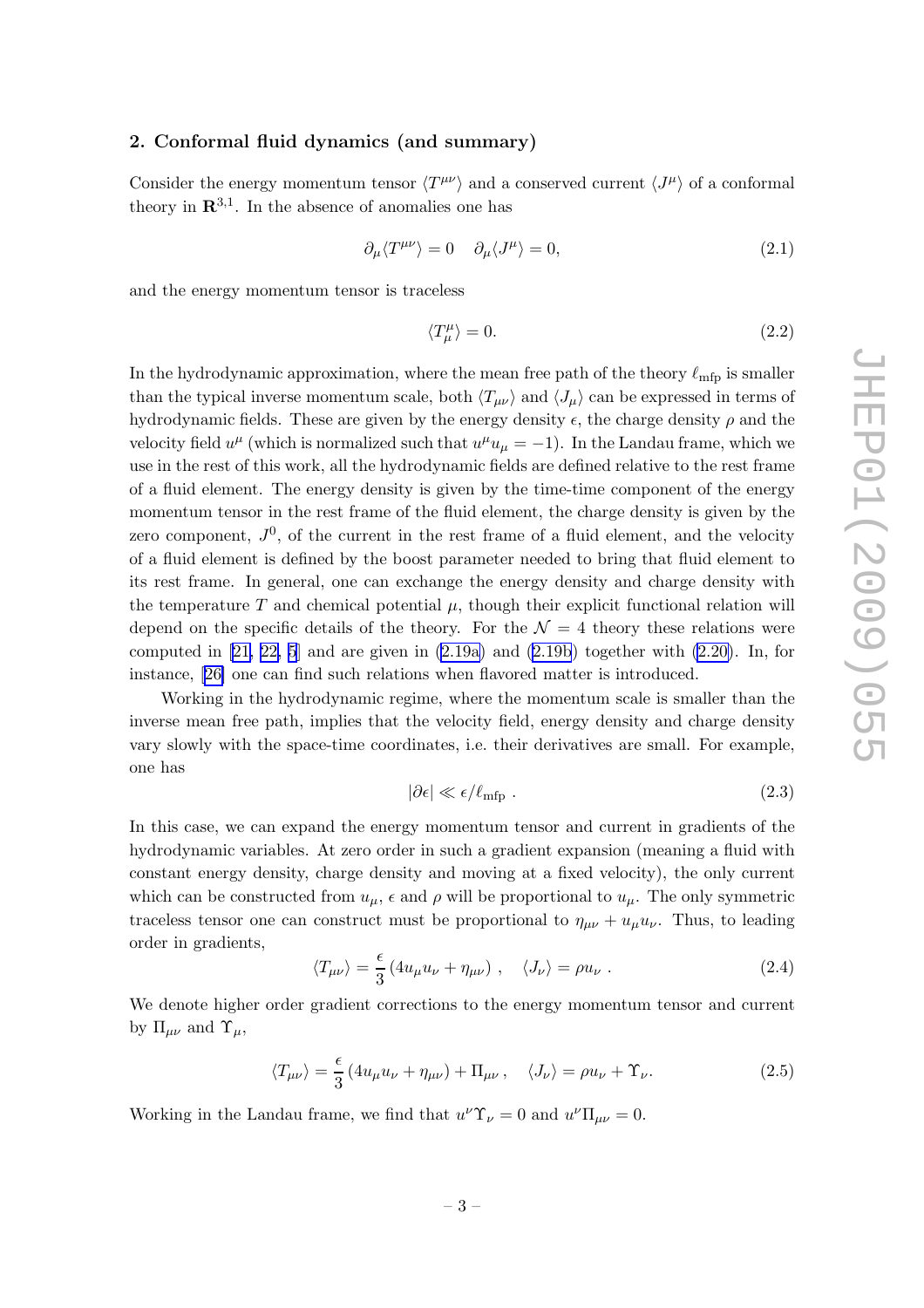<span id="page-6-0"></span>Following [\[15](#page-25-0)] it is possible to construct the form of the corrections  $\Upsilon_{\mu}$  and  $\Pi_{\mu\nu}$ , order by order in a derivative expansion. Let us start by evaluating all possible contributions to  $\Upsilon_{\nu}$  at first order in a gradient expansion. Overall, there are four possible vectors that can be constructed from  $\epsilon$ ,  $\rho$  and  $u_{\nu}$  which are orthogonal to the velocity field and have one derivative. These are

$$
V_{\mu}^{1} = P_{\mu}^{\ \nu} \partial_{\nu} \epsilon \qquad V_{\mu}^{2} = P_{\mu}^{\ \nu} \partial_{\nu} \rho \qquad V_{\mu}^{3} = P_{\mu}^{\ \nu} u^{\alpha} \partial_{\alpha} u_{\nu}
$$
  
\n
$$
\widetilde{V}_{\mu}^{1} = \ell_{\mu} \,, \tag{2.6}
$$

where we have defined

$$
\ell_{\mu} = \epsilon_{\mu}^{\ \rho \sigma \tau} u_{\rho} \partial_{\sigma} u_{\tau} \,, \tag{2.7}
$$

and  $P_{\mu\nu}$  projects onto the space orthogonal to the velocity field,

$$
P_{\mu\nu} = u_{\mu}u_{\nu} + \eta_{\mu\nu}.
$$
\n(2.8)

 $\ell_{\mu}$  reduces to the curl of the velocity in the local rest frame. In the following, we will always adorn vectors or tensors involving  $\ell_{\mu}$  with a tilde.

Since energy conservation [\(2.1\)](#page-5-0) implies that

$$
V^1_\nu = -4\epsilon V^3_\nu,\tag{2.9}
$$

we can construct the leading derivative terms in  $\Upsilon_{\nu}$  by using combinations of only  $V_{\nu}^1$ ,  $V_{\nu}^2$  and  $\tilde{V}_{\nu}^1$ . Further, recall that in a conformal theory, a conserved current  $J_{\mu}$  should transform homogeneously under Weyl transformations (we use the conventions of[[15](#page-25-0)] where  $\eta_{\mu\nu} \to e^{-2\omega}\eta_{\mu\nu}$ ).  $\tilde{V}^1_\mu$  is Weyl invariant while  $V^1_\nu$  and  $V^2_\nu$  transform inhomogeneously with the inhomogeneous terms given by

$$
\delta V_{\mu}^{1} = e^{4\omega} P_{\mu}^{\ \nu} 4\epsilon \partial_{\nu} \omega , \qquad \delta V_{\mu}^{2} = e^{3\omega} P_{\mu}^{\ \nu} 3\rho \partial_{\nu} \omega . \tag{2.10}
$$

However, the linear combination

$$
P_{\mu}{}^{\nu}\partial_{\nu}\frac{\epsilon^3}{\rho^4} \tag{2.11}
$$

does transform homogeneously. One could have guessed this by noting that the weight of  $\epsilon$  under Weyl rescalings is 4 and the weight of  $\rho$  under Weyl rescalings is 3, so the only Weyl invariant combination is  $\epsilon^3/\rho^4$ . Switching from energy density and charge density to temperature T and chemical potential  $\mu$ , we find that the most general form of  $\Upsilon_{\nu}$  at first order in a derivative expansion is

$$
\Upsilon_{\nu} = -\kappa P_{\nu}{}^{\alpha} \partial_{\alpha} \frac{\mu}{T} + \Omega \ell_{\nu} + \mathcal{O}(\partial^2) , \qquad (2.12)
$$

where  $\kappa = \kappa(\mu, T)$  and  $\Omega = \Omega(\mu, T)$  are undetermined first order transport coefficients whose explicit form depends on the theory. Our value for  $\kappa$  and  $\Omega$  can be found in [\(2.21b](#page-8-0)) and ([2.21c\)](#page-8-0)

In principle, the transport coefficient  $\kappa$  in (2.12) can also be calculated via linear responsetheory. In [[5](#page-25-0)] it has been calculated for a different sector of the  $\mathcal{N}=4$  theory in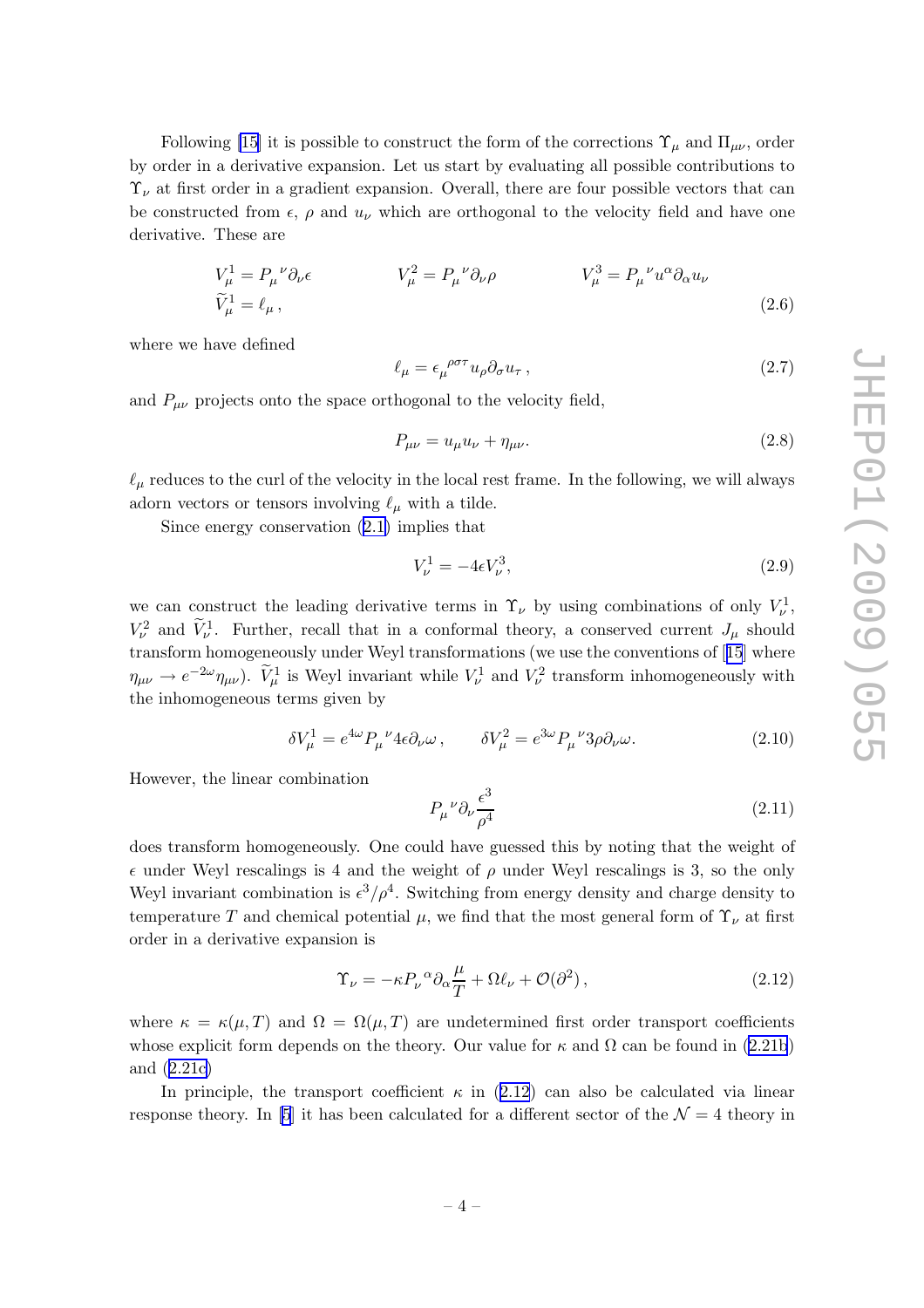<span id="page-7-0"></span>which a different  $U(1)$  subgroup of the R-charge current is excited in addition to some of the scalar fields. The coefficient  $\Omega$  in [\(2.12](#page-6-0)) has been inaccessible so far.<sup>1</sup>

In [\[28\]](#page-26-0) a different type of argument has been used to construct the first order terms in  $\Upsilon_{\nu}$ : an entropy current was constructed by hand to have a positive semi-definite divergence and from it, the first order corrections to  $\Upsilon_{\nu}$  were inferred. The  $\Upsilon_{\nu}$  constructed in [\[28\]](#page-26-0) differs from the one in ([2.12](#page-6-0)) by the  $\ell_{\nu}$  term. It would be interesting to find a corrected formof the entropy current which allows for the  $\ell_{\nu}$  term, perhaps along the lines of [[19\]](#page-26-0).

Second order contributions to  $\Upsilon^{\nu}$  can be derived using the same arguments as those leading to [\(2.12\)](#page-6-0). One may construct all possible Weyl-covariant vectors composed of two derivativeswhich are orthogonal to the velocity field. See for example  $[29-33, 19, 15]$  $[29-33, 19, 15]$  $[29-33, 19, 15]$  $[29-33, 19, 15]$  $[29-33, 19, 15]$  $[29-33, 19, 15]$  $[29-33, 19, 15]$  for a more elaborate discussion on the construction of Weyl invariant quantities. In this work five such terms will be relevant,<sup>2</sup>

$$
\Xi_{\nu}^{(1)} = \sigma_{\nu}{}^{\alpha} \partial_{\alpha} \frac{\mu}{T}, \quad \Xi_{\nu}^{(2)} = \omega_{\nu}{}^{\alpha} \partial_{\alpha} \frac{\mu}{T}, \quad \Xi_{\nu}^{(3)} = P^{\beta}{}_{\nu} \partial_{\alpha} \left( \sigma^{\alpha}{}_{\beta} b^{-3} \right), \quad \Xi_{\nu}^{(4)} = P^{\beta}{}_{\nu} \partial_{\alpha} \left( \omega^{\alpha}{}_{\beta} b^{-1} \right)
$$
\n
$$
\widetilde{\Xi}_{\nu}^{(1)} = \sigma_{\nu \alpha} \ell^{\alpha} \,, \tag{2.13}
$$

where we have defined

$$
\sigma_{\mu\nu} = 2\partial_{\langle \mu} u_{\nu \rangle}, \quad \omega_{\mu\nu} = \frac{1}{2} P^{\lambda}_{\mu} P^{\sigma}_{\nu} (\partial_{\lambda} u_{\sigma} - \partial_{\sigma} u_{\lambda}) \tag{2.14}
$$

and angular brackets denote a traceless projection onto the space orthogonal to  $u<sub>u</sub>$  so that

$$
A_{\langle\mu\nu\rangle} = P_{\mu}^{\lambda} P_{\nu}^{\sigma} \frac{1}{2} \left( A_{\lambda\sigma} + A_{\sigma\lambda} \right) - \frac{1}{d-1} P_{\mu\nu} P^{\lambda\sigma} A_{\lambda\sigma}
$$
 (2.15)

satisfies  $\eta^{\mu\nu}A_{\langle\mu\nu\rangle} = 0$  and  $u^{\mu}A_{\langle\mu\nu\rangle} = 0$ . For the R-charge current of the theory at hand, the only non vanishing second order transport coefficients are those associated with the terms in (2.13). Thus, up to second order in a derivative expansion, we may write

$$
\Upsilon_{\nu} = -\kappa P_{\nu}^{\alpha} \partial_{\alpha} \frac{\mu}{T} + \Omega \ell_{\nu} + \xi_1 \Xi_{\nu}^{(1)} + \xi_2 \Xi_{\nu}^{(2)} + \xi_3 \Xi_{\nu}^{(3)} + \xi_4 \Xi_{\nu}^{(4)} + \tilde{\xi}_1 \tilde{\Xi}_{\nu}^{(1)}.
$$
 (2.16)

The decomposition of  $\Pi_{\mu\nu}$  into Weyl invariant tensors may be carried out in a similar manner[[15\]](#page-25-0). For the  $\mathcal{N}=4$  theory the energy momentum tensor takes the form

$$
\Pi_{\mu\nu} = -\eta \,\sigma_{\mu\nu} + \eta \tau_{\pi} \,\Sigma_{\mu\nu}^{(0)} + \lambda_1 \,\Sigma_{\mu\nu}^{(1)} + \lambda_2 \,\Sigma_{\mu\nu}^{(2)} + \lambda_3 \,\Sigma_{\mu\nu}^{(3)} + \lambda_4 \,\Sigma_{\mu\nu}^{(4)} + \lambda_5 \,\Sigma_{\mu\nu}^{(5)} + \tilde{\lambda}_1 \,\widetilde{\Sigma}_{\mu\nu}^{(1)} + \tilde{\lambda}_2 \,\widetilde{\Sigma}_{\mu\nu}^{(2)} \,,
$$
\n(2.17)

where

$$
\Sigma_{\alpha\nu}^{(0)} = \langle u^{\lambda} \partial_{\lambda} \sigma_{\alpha\nu} \rangle + \frac{1}{3} \sigma_{\alpha\nu} \partial_{\lambda} u^{\lambda},
$$
\n
$$
\Sigma_{\alpha\nu}^{(1)} = \sigma_{\langle \alpha \lambda} \sigma_{\nu \rangle}^{\lambda}, \quad \Sigma_{\alpha\nu}^{(2)} = \sigma_{\langle \alpha \lambda} \omega_{\nu \rangle}^{\lambda}, \quad \Sigma_{\alpha\nu}^{(3)} = \omega_{\langle \alpha \lambda} \omega_{\nu \rangle}^{\lambda}, \quad \Sigma_{\alpha\nu}^{(4)} = \partial_{\langle \alpha} \frac{\mu}{T} \partial_{\nu \rangle} \frac{\mu}{T},
$$
\n
$$
\Sigma_{\alpha\nu}^{(5)} = \partial_{\langle \alpha} \partial_{\nu \rangle} \frac{\mu}{T} + 2u^{\rho} \partial_{\rho} u_{\langle \alpha} \partial_{\nu \rangle} \frac{\mu}{T} - \frac{2}{3} \partial_{\beta} u^{\beta} u_{\langle \alpha} \partial_{\nu \rangle} \frac{\mu}{T},
$$
\n
$$
\widetilde{\Sigma}_{\alpha\nu}^{(1)} = \partial_{\langle \alpha} \frac{\mu}{T} \ell_{\nu \rangle}, \quad \widetilde{\Sigma}_{\alpha\nu}^{(2)} = \ell_{\langle \alpha} u^{\gamma} \partial_{\gamma} u_{\nu \rangle} + \frac{1}{2} \partial_{\langle \alpha} \ell_{\nu \rangle}.
$$
\n(2.18)

<sup>&</sup>lt;sup>1</sup> From the bulk point of view, it is the Chern-Simons term in the action (cf.  $(3.1)$  below) that is responsible for having  $\Omega \neq 0$ .

<sup>&</sup>lt;sup>2</sup>Note that all the terms in  $(2.13)$  are of order two in the derivative expansion. Their superscripts are simply a means to enumerate them.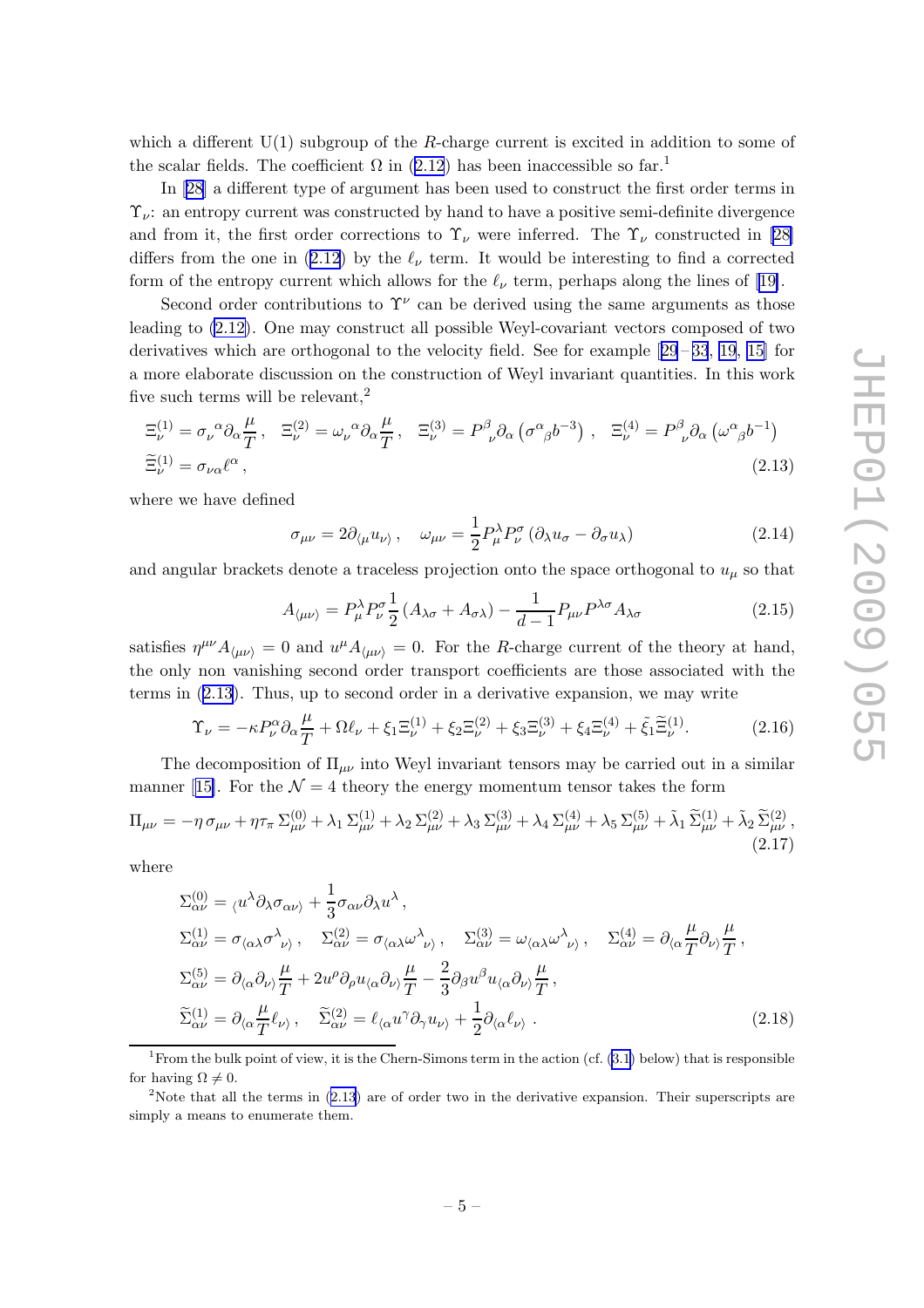<span id="page-8-0"></span>In the rest of this work, we use the AdS/CFT correspondence to compute the various transport coefficients associated with the energy momentum tensor and R-charge current of the  $\mathcal{N}=4$  theory.<sup>3</sup> sections [3](#page-10-0) and [4](#page-12-0) describe this computation in detail and the results are summarized below.

The energy density and charge density are given by

$$
\epsilon = \frac{3N^2}{8\pi^2 b^4} \tag{2.19a}
$$

$$
\rho = \frac{\mu r_+^2 N^2}{4\pi^2},\tag{2.19b}
$$

where  $N$  is the rank of the gauge group and

$$
r_{+} = \frac{\pi T}{2} \left( 1 + \sqrt{1 + \frac{2}{3} \frac{\mu^2}{\pi^2 T^2}} \right),
$$
\n(2.20a)

$$
b^{-4} = \frac{\pi^4 T^4}{2^4} \left( \sqrt{1 + \frac{2}{3} \frac{\mu^2}{\pi^2 T^2}} + 1 \right)^3 \left( 3 \sqrt{1 + \frac{2}{3} \frac{\mu^2}{\pi^2 T^2}} - 1 \right) . \tag{2.20b}
$$

Later we will also need

$$
r_{-}^{2} = \frac{1}{2}r_{+}^{2} \left(-1 + \sqrt{9 - \frac{8}{\frac{1}{2}\left(1 + \sqrt{1 + \frac{2\mu^{2}}{3\pi^{2}T^{2}}}\right)}}\right).
$$
 (2.20c)

The first order transport coefficients are given by

$$
\frac{\eta}{s} = \frac{1}{4\pi} \tag{2.21a}
$$

$$
\frac{\kappa}{\chi} = \frac{1}{2}r_+^7 T b^8 \tag{2.21b}
$$

$$
\frac{\Omega}{\chi} = \frac{\mu^2 r_+^4 b^4}{2\sqrt{3}\pi^2 T^2},\tag{2.21c}
$$

where s is the entropy density and  $\chi$  is the susceptibility,

$$
s = \frac{1}{3} \frac{\partial \epsilon}{\partial T} = \frac{N^2 r_+^3}{2\pi}, \quad \chi = \frac{\partial \rho}{\partial \mu} \Big|_{\mu=0} = \frac{1}{4} N^2 T^2.
$$
 (2.22)

<sup>&</sup>lt;sup>3</sup>In practice our results can be generalized to any CFT whose dual can be truncated to Einstein-Maxwell theory on AdS<sup>5</sup> with a Chern-Simons term. The only difference between the transport coefficients of that CFT and the corresponding ones in the  $\mathcal{N}=4$  theory is an overall multiplicative factor of order unity associated with the volume of the compact manifold.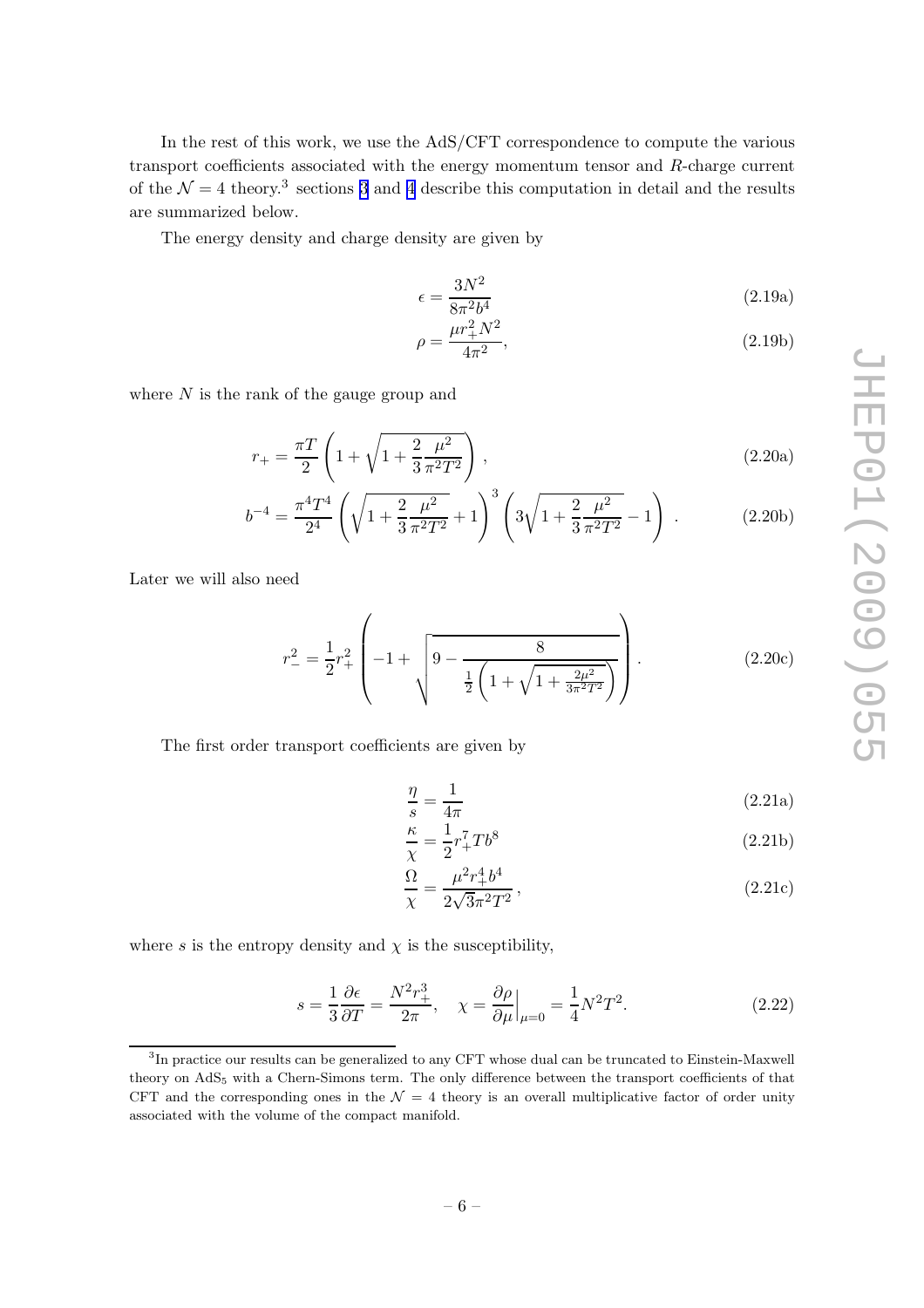<span id="page-9-0"></span>The thirteen second order transport coefficients are

$$
\frac{\eta \tau_{\pi}}{c} = \frac{1 + \frac{\mu^2}{6r_+^2}}{36\pi^2} + \frac{1 + \frac{\mu^2}{6r_+^2}}{72\pi^2 r_+^2 b^4 \left(2r_-^2 + r_+^2\right)} \ln\left(\frac{r_+^2 - r_-^2}{r_-^2 + 2r_+^2}\right) \tag{2.23a}
$$

$$
\frac{\lambda_1}{c} = \frac{1}{72\pi^2} \left( 1 + \frac{\mu^2}{6r_+^2} \right) \tag{2.23b}
$$

$$
\frac{\lambda_2}{c} = 2\left(\frac{\eta\tau_\pi}{c} - \frac{\left(1 + \frac{\mu^2}{6r_+^2}\right)}{36\pi^2}\right) \tag{2.23c}
$$

$$
\frac{\lambda_3}{c} = -\frac{\mu^2 b^4 r_+^2}{27\pi^2} \left( 1 + \frac{\mu^2}{6r_+^2} \right) \tag{2.23d}
$$

$$
\frac{\lambda_4}{c} = \frac{-1 + 3\ln(2)}{216\pi^4} \left(1 + \mathcal{O}\left(\frac{\mu}{T}\right)\right)
$$
\n(2.23e)

$$
\frac{\lambda_5}{c} = -\frac{\mu b^8 r_+^4 T^3}{216} \tag{2.23f}
$$

$$
\frac{\tilde{\lambda}_1}{c} = 0\tag{2.23g}
$$

$$
\frac{\tilde{\lambda}_2}{c} = \frac{r + \mu^3 b^4}{54\sqrt{3}\pi^2} \left(1 + \frac{\mu^2}{6r_+^2}\right)
$$
\n(2.23h)

and

$$
\frac{\xi_1}{c} = \frac{\ln(2)}{72\pi^4 T} \left( 1 + \mathcal{O}\left(\frac{\mu}{T}\right) \right) \tag{2.23i}
$$

$$
\frac{\xi_2}{c} = \frac{T^3 b^{12}}{144} \left( r_-^8 + 2r_-^6 r_+^2 - r_-^4 r_+^4 - 2r_-^2 r_+^6 + 4r_+^8 \right) \tag{2.23j}
$$

$$
\frac{\xi_3}{c} = \frac{\mu b^7 r_+^2}{48\pi^2} \left( 1 + \frac{\mu^2}{6r_+^2} \right) \tag{2.23k}
$$

$$
\frac{\xi_4}{c} = \frac{\mu^3 r_+^4 b^9}{108\pi^2} \left( 1 + \frac{\mu^2}{6r_+^2} \right) \tag{2.231}
$$

$$
\frac{\tilde{\xi}_1}{c} = -\frac{\mu^2 r_+^5 b^8}{72\sqrt{3}\pi^2} \left(1 + \frac{\mu^2}{6r_+^2}\right),\tag{2.23m}
$$

where we defined

$$
c = \frac{\partial^2 \epsilon}{\partial T^2} = \frac{9N^2r_+^2}{2\left(1 + \frac{\mu^2}{6r_+^2}\right)}\,. \tag{2.24}
$$

Strictly speaking, all our expressions for the transport coefficients are valid when  $\mu/T$ is not too large. In terms of the gravity dual from which these coefficients were obtained, this implies that the black hole is not close to extremality. For brevity, we have omitted the somewhat long expressions for  $\lambda_4$  and  $\xi_1$  and included only their leading contribution when expanded in a small  $\mu/T$  expansion. The interested reader is referred to appendix [B](#page-22-0) for the full expressions. A discussion of these results can be found in section [5.](#page-18-0) We mention here that the  $\mu \to 0$  limit of  $\tau_{\pi}$ ,  $\lambda_1$ ,  $\lambda_2$  and  $\lambda_3$  coincides with the computation of [\[15](#page-25-0), [14](#page-25-0), [16\]](#page-26-0) for the  $\mu = 0$  case. In [\[16](#page-26-0)] the dispersion relations for the current were computed via the Kubo formula and compared to the Israel-Stewart theory.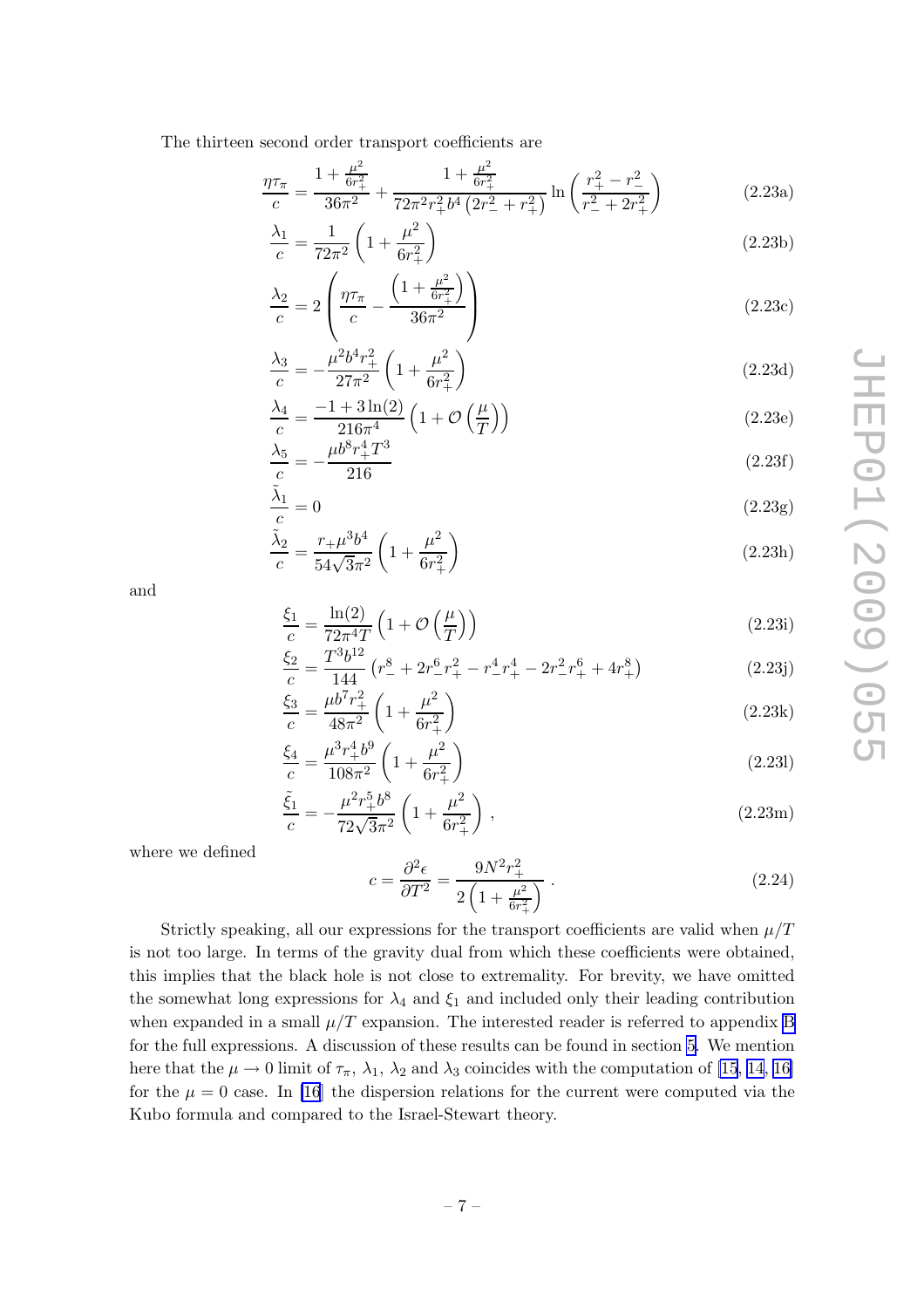#### <span id="page-10-0"></span>3. Setup

In the previous section we have explained how one can define the hydrodynamic transport coefficients of a conformal theory from the form of the energy momentum tensor and current. In what follows we explain how these transport coefficients can be computed from the bulk dual of the gauge theory.

Our starting point is the five dimensional action of Einstein-Maxwell theory

$$
S = -\frac{1}{16\pi G_5} \int \left[ \sqrt{-g} \left( R + 12 - \frac{1}{4} F^2 \right) - \frac{1}{12\sqrt{3}} \epsilon^{MNOPQ} A_M F_{NO} F_{PQ} \right] d^5 x \ . \tag{3.1}
$$

The metric

$$
ds^{2} = -r^{2} f(r) u_{\mu} u_{\nu} dx^{\mu} dx^{\nu} + r^{2} P_{\mu\nu} dx^{\mu} dx^{\nu} - 2u_{\mu} dx^{\mu} dr \qquad (3.2)
$$

with  $u^{\mu}$  a fixed four vector satisfying  $u^{\mu}u_{\mu} = -1$ ,

$$
f(r) = 1 + \frac{Q^2}{r^6} - \frac{1}{b^4 r^4}
$$
\n(3.3)

and  $P_{\mu\nu}$  as in ([2.8\)](#page-6-0), together with the gauge field

$$
A_r = 0, \quad A_\mu = -\frac{\sqrt{3}Q}{r^2}u_\mu \tag{3.4}
$$

are solutions to the Einstein-Maxwell equations

$$
R_{MN} + 4g_{MN} = \frac{1}{2} F_{MK} F_N{}^K - \frac{1}{12} g_{MN} F^2 ,
$$
  

$$
\partial_N(\sqrt{-g} F^{NM}) = \frac{1}{4\sqrt{3}} \epsilon^{M N O P Q} F_{NO} F_{PQ}
$$
 (3.5)

derived from  $(3.1).<sup>4</sup>$  In what follows, Greek indices run over the boundary coordinates  $\mu = 0, \ldots, 3$  while Roman indices run over the bulk coordinates  $N = 0, \ldots, 4$ .

The metric (3.2) is nothing but a boosted version of the charged black brane solution expressed in the Eddington-Finkelstein coordinate system. We would like to extend the solution (3.2) and (3.4) by allowing  $u^{\mu}$ , Q and b to vary slowly with the space-time coordinates. It is a simple exercise to check that  $(3.2)$  and  $(3.4)$  are no longer solutions to the Einstein-Maxwell equations (3.5) once the boost parameters, charge, and mass of the black hole are allowed to vary. Thus, we need to correct the metric  $(3.2)$  and  $(3.4)$  to take into account the change in  $u^{\mu}$ , b and Q. We will do this order by order in a derivative expansion. To set the stage for our perturbative expansion we decompose our metric and gauge field into scalars, vectors and tensors with respect to the local velocity field of the fluid,

$$
ds^{2} = r^{2}k(r)u_{\mu}u_{\nu}dx^{\mu}dx^{\nu} + r^{2}h(r)P_{\mu\nu}dx^{\mu}dx^{\nu} + r^{2}\pi_{\mu\nu}(r)dx^{\mu}dx^{\nu}
$$

$$
+ r^{2}j_{\sigma}(r)\left(P_{\mu}^{\sigma}u_{\nu} + P_{\nu}^{\sigma}u_{\mu}\right)dx^{\mu}dx^{\nu} - 2S(r)u_{\mu}dx^{\mu}dr
$$

$$
\equiv r^{2}g_{\mu\nu}dx^{\mu}dx^{\nu} - 2S(r)u_{\mu}dx^{\mu}dr, \quad (3.6)
$$

<sup>&</sup>lt;sup>4</sup>Note that we do not require the gauge field to vanish at the future horizon and therefore it is likely that it diverges at the past horizon. In fact, it is likely that the whole perturbative solution diverges at the past horizon because generic solutions of viscous fluid dynamics are not expected to be regular in the infinite past. We thank A. Karch, D. Son, and especially R. Loganayagam for clarifying this point.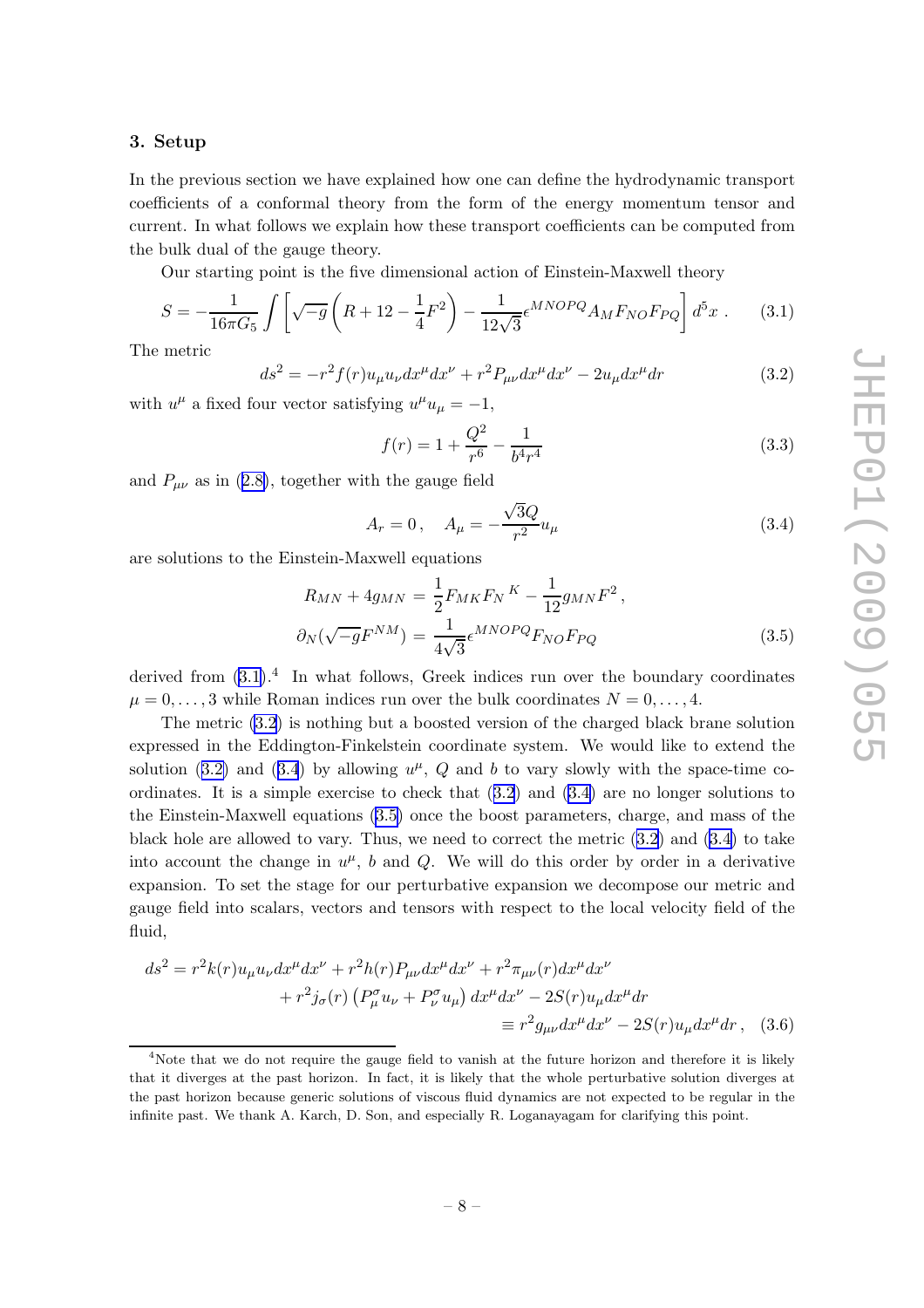<span id="page-11-0"></span>and

$$
A_r = 0, \quad A_\mu = a_\nu(r) P_\mu^\nu + c(r) u_\mu \ . \tag{3.7}
$$

We point out that the various functions  $k(r)$ ,  $h(r)$ , etc. are not only functions of the radial coordinate r but could also depend, in principle, on the charge,  $Q(x^{\alpha})$ , the mass parameter  $b(x^{\alpha})$  and the velocity field  $u^{\mu}(x^{\alpha})$ , or on their derivatives. So  $k(r)$ ,  $h(r)$ , ... implicitly depend on the transverse coordinates. We have chosen an axial gauge for the gauge field,  $A_r = 0$ , and set  $g_{\mu r} \propto u_{\mu}$  with  $g_{rr} = 0$ . There is one extra gauge degree of freedom which we will fix shortly. Our goal is to compute the functions k, h,  $\pi_{\mu\nu}$ ,  $j_{\alpha}$ , S,  $a_{\nu}$  and c order by order in a derivative expansion of  $Q(x^{\alpha})$ ,  $b(x^{\alpha})$  and  $u^{\mu}(x^{\alpha})$ . Using a superscript  $(n)$  to denote the n'th order contribution to such an expansion, we can rewrite  $(3.2)$  $(3.2)$  $(3.2)$  and  $(3.4)$  $(3.4)$  as

$$
k^{(0)}(r) = -f(r), \qquad S^{(0)}(r) = 1, \qquad h^{(0)}(r) = 1, \nj_{\mu}^{(0)}(r) = 0, \qquad \pi_{\mu\nu}^{(0)}(r) = 0, \n c^{(0)}(r) = -\frac{\sqrt{3}Q}{r^2}, \qquad a_{\mu}^{(0)}(r) = 0.
$$
\n(3.8)

A computation of the various functions  $k(r)$ ,  $h(r)$ , ... is carried out in section [4.](#page-12-0) Once these are obtained, we can compute the energy momentum tensor  $\langle T_{\mu\nu} \rangle$  and R-charged current $\langle J_\mu \rangle$  of the boundary theory using the standard AdS/CFT dictionary [[34](#page-26-0) – [39\]](#page-27-0) adopted to Eddington-Finkelstein coordinates[[18](#page-26-0)]. In the Landau gauge this reads

$$
16\pi G_5 \langle T_{\mu\nu} \rangle = k^{(4)} (4u_\mu u_\nu + \eta_{\mu\nu}) + 4\pi^{(4)}_{\mu\nu} \n\langle J^\mu \rangle = \frac{1}{\sqrt{-g^{(0)}}} \frac{\delta}{\delta A_\mu^{(0)}} S_{\text{ren}}[A_\mu^{(0)}, g_{\mu\nu}^{(0)}] = -\frac{1}{8\pi G_5} \eta^{\rho\mu} a_\rho^{(2)},
$$
\n(3.9)

where a barred superscript  $\overline{n}$ ) indicates the n'th term in a large r (near boundary) expansion of the appropriate expression. Working in the Landau frame also requires that

$$
j_{\mu}^{(\overline{4},n)} = 0 \quad k^{(\overline{4},n)} = 0 \quad c^{(\overline{2},n)} = 0 \tag{3.10}
$$

for  $n \geq 1$ . If (3.10) is not satisfied this would correspond to a small shift in the local velocity fields, the energy and charge densities.

The chemical potential  $\mu$  of the boundary theory is given by the difference between the value of the temporal component of the gauge field at the horizon and its value at the boundary (of the unboosted black hole solution). The temperature  $T$  of the boundary theory can be obtained from the Hawking temperature,

$$
\mu = A_t(r_+) - A_t(\infty) = \frac{\sqrt{3}Q}{r_+^2}, \quad T = \frac{r_+}{2\pi} \left( 2 - \left(\frac{r_-}{r_+}\right)^2 - \left(\frac{r_-}{r_+}\right)^4 \right) \,. \tag{3.11}
$$

We have defined  $r_+$  to be the larger of the two positive roots of  $f(r)$  and  $r_-\,$  the smaller of its two positive roots (the other four roots of  $f(r)$  are given by  $-r_+$ ,  $-r_-$  and  $\pm i\sqrt{r_+^2+r_-^2}$ ). By manipulating (3.11) and ([3.3](#page-10-0)) one can obtain [\(2.20](#page-8-0)). Note that an extremal black hole is obtained when  $r_{+} = r_{-}$ . In the boundary theory this corresponds to the limit  $T \rightarrow 0$ ,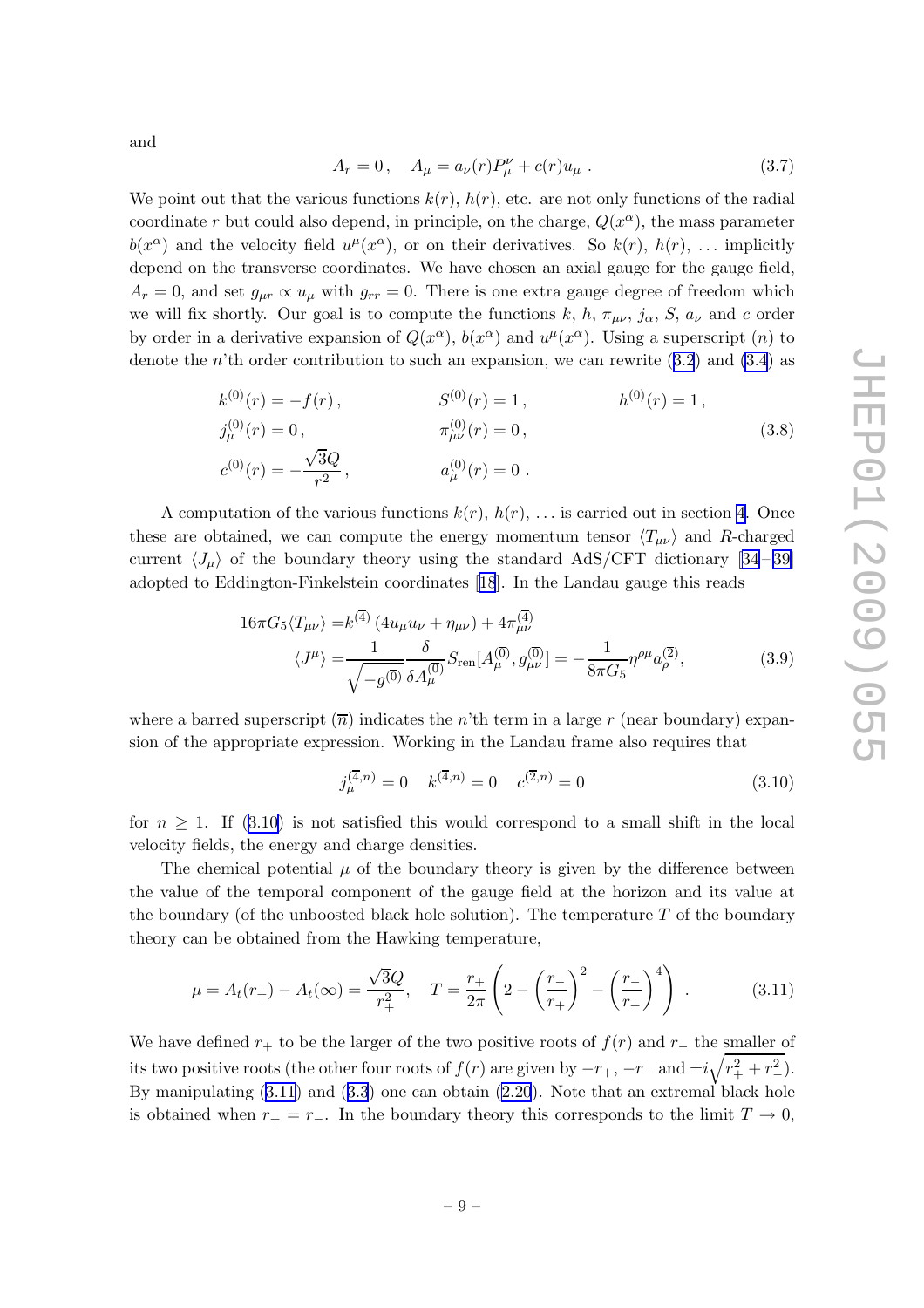<span id="page-12-0"></span>while keeping  $\mu \neq 0$ , as can be seen from ([2.20c\)](#page-8-0). In [\[40\]](#page-27-0) it was shown that in this limit, even though the temperature vanishes, the mean free path is not necessarily vanishing and one might expect a hydrodynamic description of the theory in this regime. However, following [\[41](#page-27-0)], it was also argued that this regime of the theory is likely to be unstable. We will also see shortly that, from a bulk point of view, our perturbative analysis breaks down when the black hole is close to extremality. Hence, in what follows we will assume that  $\mu/T \ll 1$ .

It is now straightforward to derive the energy density  $\epsilon$  in [\(2.19a\)](#page-8-0) and the charge density  $\rho$  in [\(2.19b](#page-8-0)) by inserting [\(3.8\)](#page-11-0) into [\(3.9](#page-11-0)) and using

$$
16\pi G_5 = \frac{8\text{Vol}_5}{\pi N^2},\tag{3.12}
$$

where  $\text{Vol}_5 = \pi^3$  for the  $\mathcal{N} = 4$  theory.

#### 4. The derivative expansion

If  $u^{\mu}$ , Q and b are constants then  $(3.8)$  $(3.8)$  is a solution to  $(3.5)$ . As emphasized earlier, if we allow the fields  $u^{\mu}$ , b and Q to vary with the space-time coordinates then  $(3.8)$  is no longer a solution to the equations of motion. However, if we allow  $u^{\mu}$ , b and Q to vary slowly in the transverse coordinates then we can construct a solution perturbatively. At zero order we have the solution  $(3.8)$ . At first order, we look for a correction to  $(3.8)$  $(3.8)$ , expressed in terms of functions  $k^{(1)}(r)$ ,  $h^{(1)}(r)$ ,  $\pi_{\mu\nu}^{(1)}(r)$ ,  $j_{\alpha}^{(1)}(r)$ ,  $S^{(1)}(r)$ ,  $a_{\nu}^{(1)}(r)$  and  $c^{(1)}(r)$  which depend on one derivative of the hydrodynamic fields. That is, we insert ([3.6\)](#page-10-0) and [\(3.7](#page-11-0)), with  $k(r)$  =  $k^{(0)}(r) + k^{(1)}(r)$ ,  $h(r) = h^{(0)}(r) + h^{(1)}(r)$ , etc., into the Einstein-Maxwell equations ([3.5](#page-10-0)), omitting all terms which contain two or more derivatives of the charge, temperature or velocity fields. These equations will of course be linear in  $k^{(1)}(r)$ ,  $h^{(1)}(r)$ , etc. If these equations can be solved then the solution will give us the metric and gauge field of a charged  $AdS<sub>5</sub>$  black hole, where the charge, mass and boost parameters slowly vary in the transverse coordinates, valid to first order in gradients of these parameters. With the first order solutions at hand, this procedure may be repeated to obtain  $k^{(2)}(r)$ ,  $h^{(2)}(r)$ , etc.—a solution to the Einstein-Maxwell equations involving two derivatives of the hydrodynamic fields. Up to some caveats which we discuss below, one may, in principle, carry out this algorithm to an arbitrary order in the derivative expansion.

It is straightforward, but tedious to compute the order n Einstein-Maxwell equations. A method developed in [\[14](#page-25-0)] which simplifies this task is to consider the equations of motion in the neighborhood of a point  $x_0^{\mu}$  $\frac{\mu}{0}$  but at arbitrary radial coordinate r. The hydrodynamic fields are expanded in a Taylor series around  $x_0^{\mu}$  $\frac{\mu}{0}$  up to order *n*. Thus, no information is lost regarding an order *n* derivative expansion. Once a solution is obtained around  $x_0^{\mu}$  $\frac{\mu}{0}$  it can be uniquely extended to the entire manifold. The interested reader is referred to [\[14\]](#page-25-0) for an extended discussion of this method. As in [\[14\]](#page-25-0) we choose  $x_0^{\mu} = 0$ . At this point we can also choose  $u^{\mu} = (1, 0, 0, 0), b = b_0$  and  $Q = Q_0$ .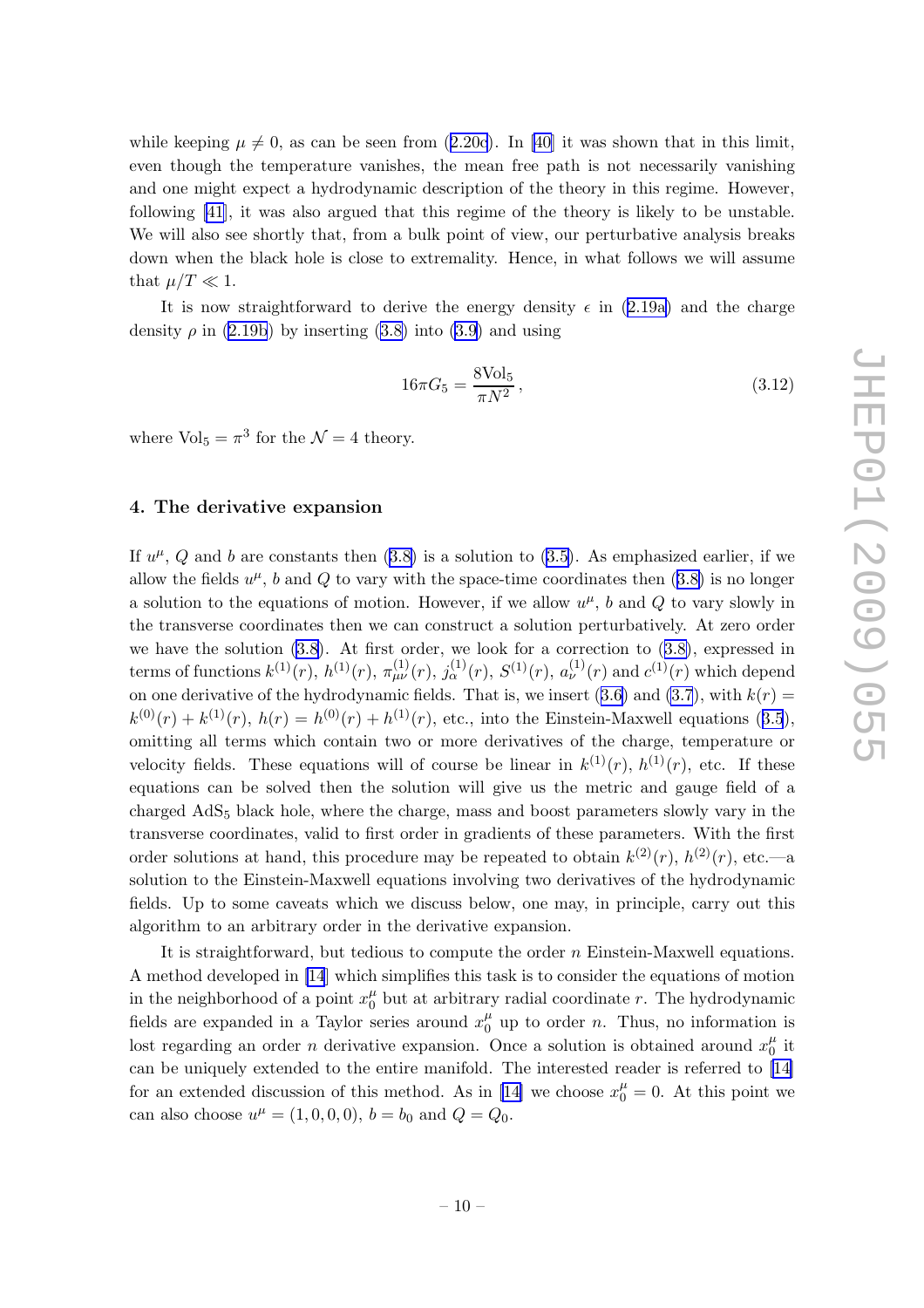<span id="page-13-0"></span>After implementing this technique, we find that in the neighborhood of  $x_0^{\mu}$  $_0^{\mu}$  the Einstein-Maxwell equations ([3.5\)](#page-10-0) take the form

$$
\partial_r \left( r^5 f(r) \partial_r \pi_{ij}^{(n)} \right) = \mathbf{P}_{ij}^{(n)}(r) \qquad (4.1a)
$$

$$
\partial_r \left( r^5 \partial_r j_i^{(n)}(r) + 2\sqrt{3} Q_0 a_i^{(n)}(r) \right) = \mathbf{J}_i^{(n)}(r) \qquad (4.1b)
$$

$$
3\partial_r S^{(n)}(r) - \frac{3}{2}r^{-1}\partial_r \left(r^2 \partial_r h^{(n)}(r)\right) = \mathbf{S}^{(n)}(r) \qquad (4.1c)
$$

$$
\partial_r \left( r^4 k^{(n)}(r) \right) + 8r^3 S^{(n)}(r) + b_0^{-4} \left( 1 - 3r^4 b_0^4 \right) \partial_r h^{(n)}(r) - \frac{2}{\sqrt{3}} Q_0 \partial_r c^{(n)} = \mathbf{K}^{(n)}(r) \,, \tag{4.1d}
$$

and

$$
\partial_r \left( r^3 \partial_r c^{(n)} \right) - 2\sqrt{3} Q_0 \partial_r S^{(n)} + 3\sqrt{3} Q_0 \partial_r h^{(n)} = \mathbf{C}^{(n)}(r) \tag{4.2a}
$$

$$
\partial_r \left( r^3 f(r) \partial_r a_i^{(n)}(r) + 2\sqrt{3} L Q_0 j_i^{(n)}(r) \right) = \mathbf{A}_i^{(n)}(r) \tag{4.2b}
$$

at order  $n$  in a derivative expansion. In addition, there are four constraint equations which restrict the allowed values of  $Q(x^{\alpha})$ ,  $b(x^{\alpha})$  and  $u^{\mu}(x^{\alpha})$  and reduce to the conservation equations  $(2.1)$  $(2.1)$  when expanded to order *n*.

While the "kinetic" terms for the unknown fields  $k^{(n)}(r)$ ,  $h^{(n)}(r)$ , etc are identical for all  $n$ , the source terms, on the right hand side of  $(4.1)$  and  $(4.2)$  must be determined at every order. We obtain the explicit form of the  $n = 1$  and  $n = 2$  sources in the next section. Once the sources are known, it is simply a manner of integrating the equations of motion  $(4.1)$  and  $(4.2)$  to obtain a solution at order n.

For the tensor modes  $\pi_{\mu\nu}^{(n)}$  we find

$$
\pi_{\mu\nu}^{(n)}(r) = -\int_r^{\infty} \frac{\int_{r_+}^x \mathbf{P}_{\mu\nu}^{(n)}(x')dx'}{x^5 f(x)} dx , \qquad (4.3)
$$

where  $\pi_{\mu\nu}^{(n)}$  and  $\mathbf{P}_{\mu\nu}^{(n)}$  reduce to  $\pi_{ij}^{(n)}$  and  $\mathbf{P}_{ij}^{(n)}$  of (4.1a) when expanded around  $x_0^{\mu} = 0$ . The boundary conditions we have imposed are that the boundary metric remain flat, i.e., the bulk metric is not deformed near the boundary, and that all singularities are veiled behind the outer horizon roughly located at  $r = r_{+}$ . The upper limit of the outer integral in (4.3) ensures that the former boundary condition is satisfied. The lower limit of the inner integral in (4.3) ensures that the outer integrand remains finite at  $r = r_{+}$  where  $f(r_{+}) = 0$ . As is standard for charged black holes, once the solution [\(3.8](#page-11-0)) is perturbed, the inner horizon, located at  $r \sim r_+$ , becomes singular (see for example [\[42\]](#page-27-0)). As long as this singularity is located behind the outer horizon, we should not worry about this. However, since the outer horizon is no longer located precisely at  $r = r_{+}$ , and since we do not want the fluctuations of the horizon to reveal the singularity at  $r = r_-\,$ , we require that  $r_+\gg r_-\,$ . More details about the geometry of the perturbed horizon (in the uncharged case) can be found in[[33\]](#page-26-0)

In order to determine the energy momentum tensor of the boundary theory, we do not need  $\pi_{\mu\nu}(r)$  but only its fourth order term in a near boundary expansion  $\pi_{\mu\nu}^{(4)}$ , c.f., ([3.9](#page-11-0)).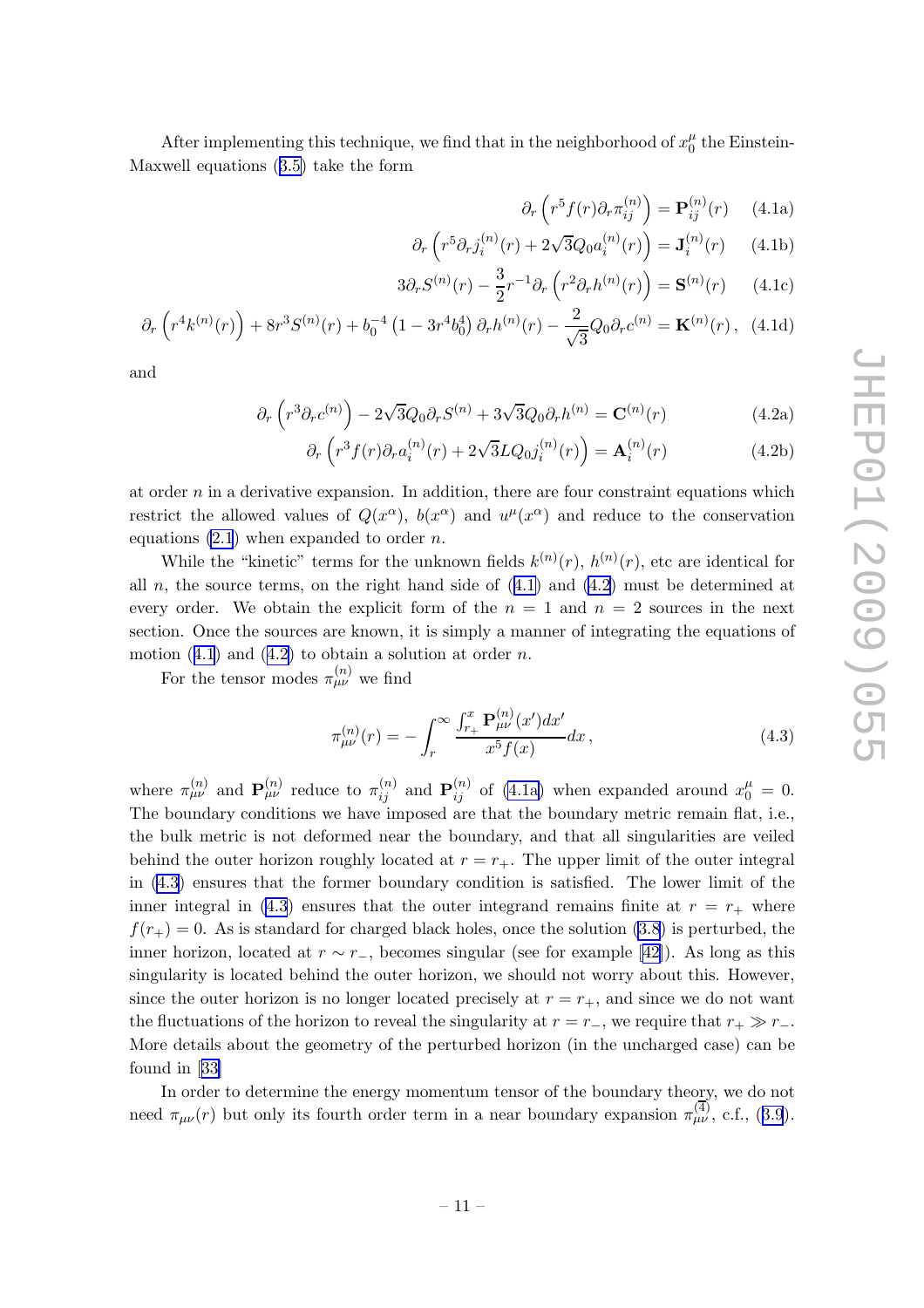<span id="page-14-0"></span>From [\(4.3\)](#page-13-0) one finds

$$
4\pi_{\mu\nu}^{(4)} = \lim_{r \to \infty} \left[ \sum_{m=0}^{2} (-1)^m \frac{r^{m+1} \partial_r^m \mathbf{P}_{\mu\nu}(r)}{(m+1)!} - \int_{r_+}^r \mathbf{P}_{\mu\nu}(x) dx \right]. \tag{4.4}
$$

Thus, if it is only the order  $n$  boundary theory energy momentum tensor we are looking for,  $\pi_{\mu\nu}^{(\bar{4},n)}$ , we are excused from doing the double integral in ([4.3\)](#page-13-0).

Before considering the integral solutions for the scalar modes,  $k^{(n)}(r)$ ,  $S^{(n)}(r)$ ,  $c^{(n)}(r)$ and  $h^{(n)}(r)$ , we recall that we have not completely fixed our gauge for the metric. As in [\[18](#page-26-0)], we choose the gauge  $h(r) = 1$  since it allows us to easily decouple  $k^{(n)}(r)$ ,  $S^{(n)}(r)$ and  $c^{(n)}(r)$ . Other possible gauges are  $S(r) = 1$  and  $S(r) = -3/2h(r)$ , which were used in [\[14,](#page-25-0) [33](#page-26-0)]. After choosing the gauge  $h(r) = 1$ , we find

$$
S^{(n)}(r) = -\frac{1}{3} \int_{r}^{\infty} \mathbf{S}^{(n)}(x) dx
$$
  
\n
$$
c^{(n)}(r) = -\int_{r}^{\infty} x^{-3} \int_{r^{+}}^{x} \left[ \mathbf{C}^{(n)}(x') + \frac{2}{\sqrt{3}} Q \mathbf{S}^{(n)}(x') \right] dx' dx + c_0 r^{-2}
$$
  
\n
$$
k^{(n)}(r) = r^{-4} \int_{r^{+}}^{r} \left[ \mathbf{K}^{(n)}(x) - 8r^{3} S^{(n)}(x) + \frac{2}{\sqrt{3}} Q \partial_{r} c^{(n)}(x) \right] dx + C_0 r^{-4}, \qquad (4.5)
$$

where we required again that the boundary metric is flat and that there are no singularities for  $r \ge r_+$ . The sources **S**, **K** and **C** reduce to the ones in ([4.1c](#page-13-0)), [\(4.1d\)](#page-13-0) and ([4.2a\)](#page-13-0) when expanded around  $x_0^{\mu}$  $\mu_0^{\mu}$ . The extra integration constants  $C_0$  and  $c_0$  are fixed by the Landau gauge ([3.10](#page-11-0)). As we discussed in sections [2](#page-5-0) and [3](#page-10-0), the charge density and energy density were defined relative to the rest frame of a fluid element. This definition was a result of our choice of frame. In the gravity dual this choice manifests itself as a choice of adding an extra zero momentum quasi-normal mode to  $c^{(n)}(r)$  and  $k^{(n)}(r)$ . Choosing the Landau frame implies choosing  $c^{(2,n)} = 0$  and  $k^{(4,n)} = 0$  in the bulk theory for  $n \ge 1$ . Thus, we choose values for  $c_0$  and  $C_0$  such that the second term in a near boundary expansion of  $c^{(n)}(r)$  and the fourth order term in a near boundary expansion of  $k^{(n)}(r)$  vanish for  $n \geq 1$ . Werefer the reader to [[14,](#page-25-0) [18](#page-26-0)] for details.

For the vector equations we find

$$
\begin{pmatrix} a_{\nu}^{(n)}(r) \\ j_{\nu}^{(n)}(r) \end{pmatrix} = \left( -H(r) \int_{r}^{\infty} H^{-1}(x) \left( \frac{\int_{r_+}^{x} \mathbf{A}_{\nu}(x') dx'}{x^{-5} \int_{r_+}^{x} \mathbf{J}_{\nu}(x') dx'} \right) dx \right) + C_{\nu} H_{1}(r) + D_{\nu} H_{2}(r) \tag{4.6}
$$

after extending the solution to the entire manifold. The  $C_{\nu}$ 's are chosen so that the  $r^{-4}$ terms in a near boundary expansion of  $j(r)<sub>\nu</sub>$  vanish — again a result of our working in the Landau frame. The coefficients  $D_{\nu}$  are chosen so that  $a_{\mu}^{(n)}(r)$  and  $j_{\nu}^{(n)}(r)$  will be finite at the horizon. The columns of the matrix  $H(r)$  are given by the solutions to the homogeneous version of the vector equations,  $H_1(r)$  and  $H_2(r)$ . Its explicit form and a detailed discussion of the solution (4.6) and its derivation can be found in appendix [A](#page-20-0). As was the case for the tensor modes, in order to compute the order  $n$  contribution to the  $R$ -charge current we do not need the full solution  $a_{\nu}^{(n)}(r)$  but only its  $r^2$  coefficient in a near boundary expansion.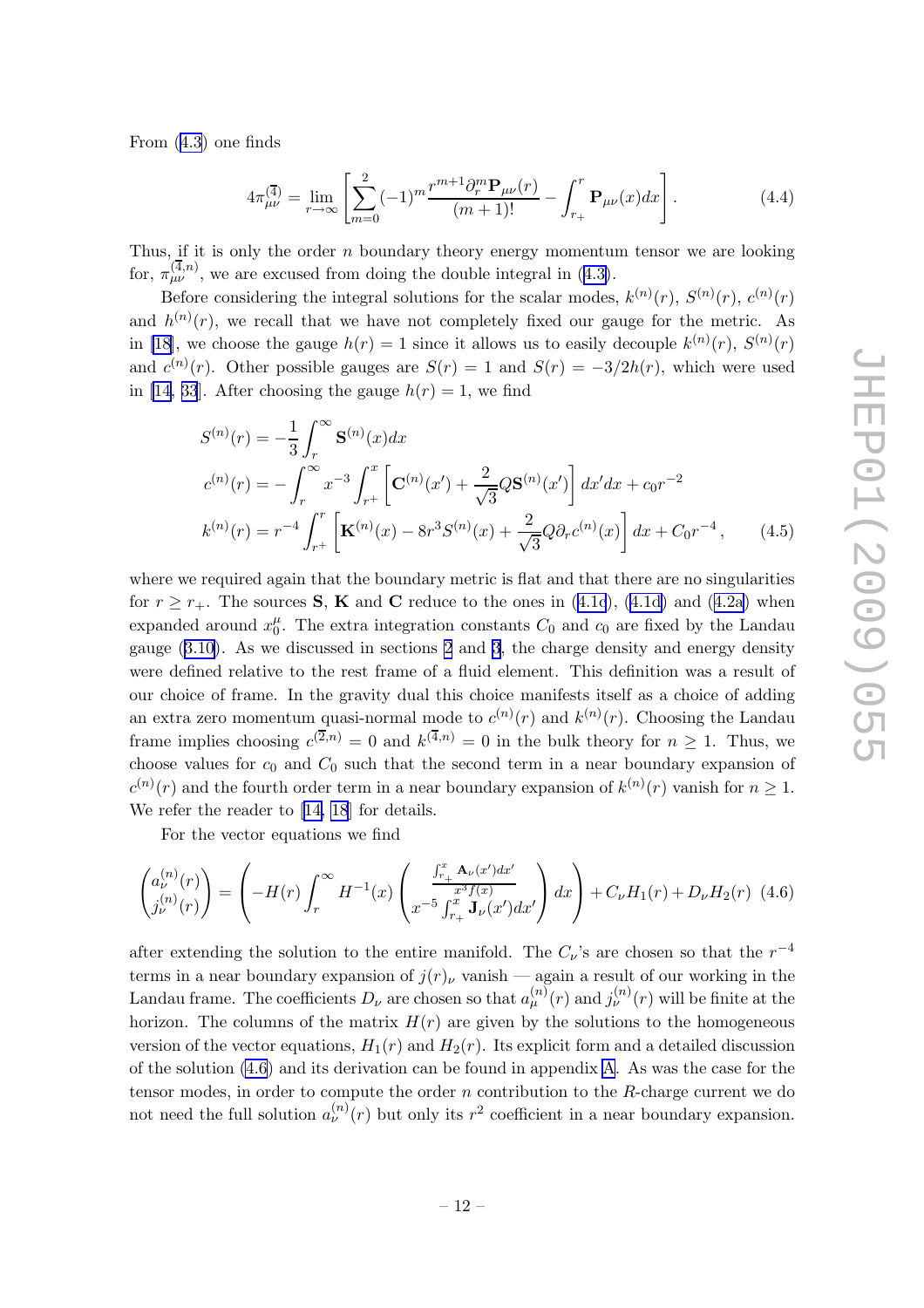<span id="page-15-0"></span>From [\(4.6\)](#page-14-0) we find

$$
a_{\nu}^{(2)} = \lim_{r \to \infty} \left[ \frac{1}{2} \left( r \mathbf{A}_{\nu}(r) - \int_{r^{+}}^{r} \mathbf{A}_{\nu}(x) dx \right) \right] - \sqrt{3} b^{4} Q C_{\nu} - \frac{\sqrt{3}}{4} b^{4} Q D_{\nu}
$$
 (4.7)

where  $C_{\nu}$  and  $D_{\nu}$  are given by

$$
4C_{\nu} = -\lim_{r \to \infty} \left[ \sum_{m=0}^{2} \frac{(-1)^m r^{m+1}}{(m+1)!} \partial_r^m \mathbf{J}_{\nu}(r) - \int_{r_+}^r \mathbf{J}_{\nu}(x) dx \right]
$$
(4.8)

and

$$
D_{\nu} = -\sqrt{3}Q \int_{r^{+}}^{\infty} \frac{\mathbf{A}_{\nu}(x)}{x^{2}} dx - \frac{1}{b^{4}} \int_{r^{+}}^{\infty} \frac{\mathbf{J}_{\nu}(x)}{x^{4}} dx + Q^{2} \int_{r^{+}}^{\infty} \frac{\mathbf{J}_{\nu}(x)}{x^{6}} dx . \tag{4.9}
$$

One caveat in the previous analysis is that we have assumed that a solution exists, i.e., that all the integrals are well defined. However, if the sources are too divergent near the boundary we would find that the outer integrals in  $(4.3)$  $(4.3)$  $(4.3)$ ,  $(4.5)$  $(4.5)$  $(4.5)$  and  $(4.6)$  do not exist. This would imply that one could not impose the boundary condition that the boundary metric remains flat. By inspection, one can check that the order  $n$  sources for the metric and gauge field will not deform the boundary theory as long as

$$
\mathbf{P}_{\mu\nu}^{(n)}(r) = \mathcal{O}(r^2), \quad \mathbf{S}^{(n)}(r) = \mathcal{O}(r^{-2}), \quad \mathbf{K}^{(n)}(r) = \mathcal{O}(r^2)
$$
  

$$
\mathbf{J}_{\nu}^{(n)}(r) = \mathcal{O}(r^2), \quad \mathbf{C}^{(n)}(r) = \mathcal{O}(r^0), \quad \mathbf{A}_{\nu}^{(n)}(r) = \mathcal{O}(r^0). \tag{4.10}
$$

We have checked that this is the case up to order  $n = 2$ .

#### 4.1 First order expansion

It remains to evaluate the various sources,  $P_{\mu\nu}$ , S, K, J<sub>v</sub>, C, and  $A_{\nu}$ , order by order in a derivative expansion. By direct computation, the first order sources are given by

$$
\mathbf{P}_{\mu\nu}^{(1)}(r) = -3r^2 \sigma_{\mu\nu} \tag{4.11a}
$$

$$
\mathbf{S}^{(1)}(r) = 0 \tag{4.11b}
$$

$$
\mathbf{K}^{(1)}(r) = 2r^2 \partial_\mu u^\mu \tag{4.11c}
$$

$$
\mathbf{J}_{\nu}^{(1)}(r) = 3r^2 u^{\mu} \partial_{\mu} u_{\nu}
$$
\n
$$
(4.11d)
$$

$$
\mathbf{C}^{(1)}(r) = 0\tag{4.11e}
$$

$$
\mathbf{A}_{\nu}^{(1)}(r) = -\frac{\sqrt{3}}{r^2} \left( P_{\nu}^{\alpha} \partial_{\alpha} Q + Q u^{\mu} \partial_{\mu} u_{\nu} \right) + \frac{4\sqrt{3}Q^2}{r^5} \ell_{\nu} , \qquad (4.11f)
$$

when restricted to the neighborhood of  $x_0^{\mu}$  $\int_{0}^{\mu}$ . After verifying that (4.10) holds, we can use (4.7) to compute the  $r^{-2}$  coefficient of  $a_{\nu}^{(1)}(r)$ . Before doing so, we make a few remarks on the index structure of the vector modes. Under the conservation law ([2.1\)](#page-5-0), the source terms for the vectors can be rewritten as

$$
\mathbf{J}_{\nu}^{(1)}(r) = \mathbf{J}^{Du}(r) u^{\mu} \partial_{\mu} u_{\nu}
$$
  
\n
$$
\mathbf{A}_{\nu}^{(1)}(r) = \mathbf{A}^{Du}(r) u^{\mu} \partial_{\mu} u_{\nu} + \mathbf{A}^{\kappa}(r) P_{\nu}^{\alpha} \partial_{\alpha} \frac{\mu}{T} + \mathbf{A}^{\Omega}(r) \ell_{\nu},
$$
\n(4.12)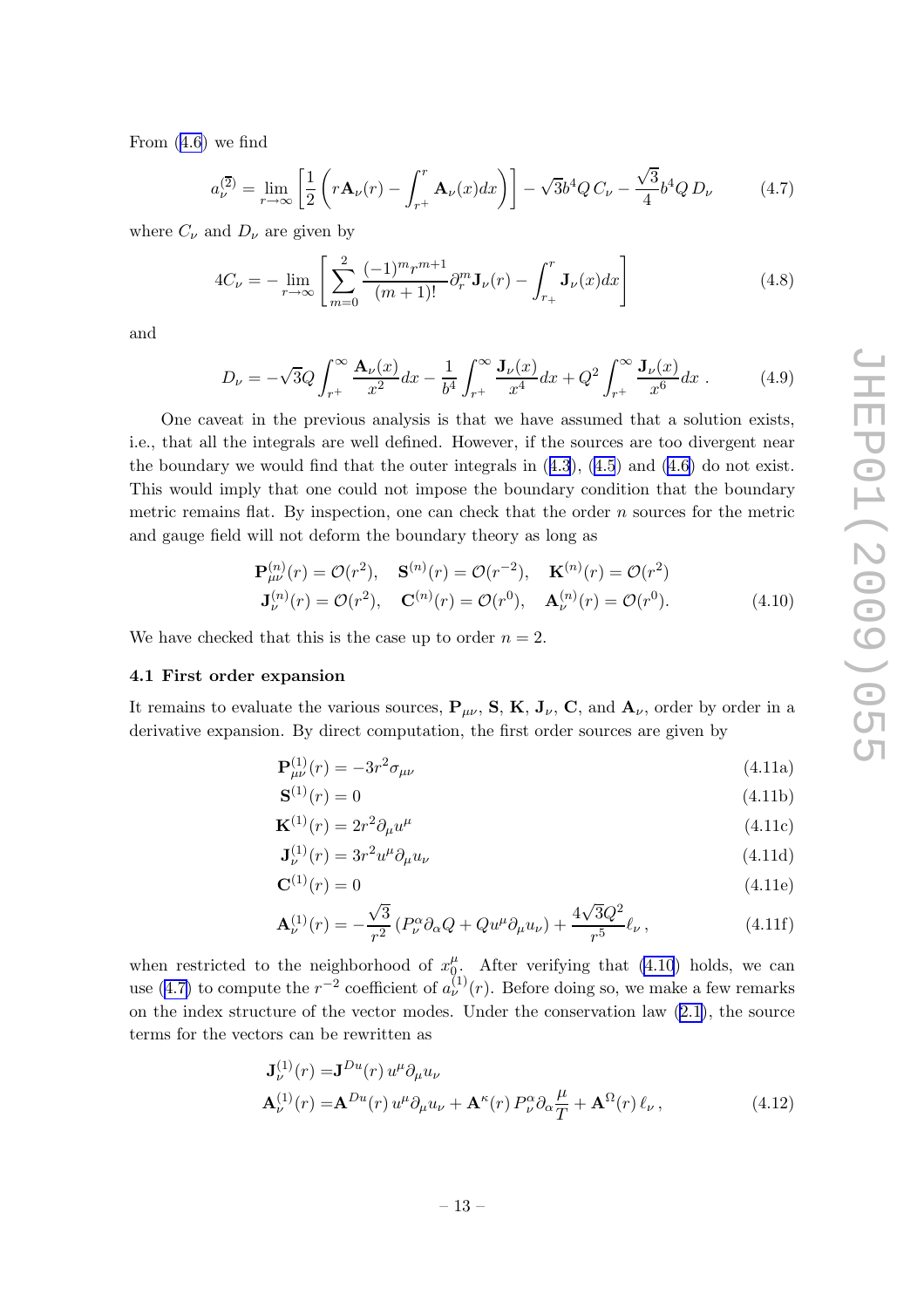<span id="page-16-0"></span>where

$$
\mathbf{A}^{Du}(r) = \frac{2\sqrt{3}Q}{r^2} \qquad \qquad \mathbf{J}^{Du}(r) = 3r^2 \qquad (4.13)
$$

$$
\mathbf{A}^{\Omega}(r) = \frac{4\sqrt{3}Q^2}{r^5} \qquad \mathbf{A}^{\kappa}(r) = -\frac{\pi^2 T^3 r_+^4 b^4}{r^2 \left(1 + \frac{\mu^2}{6r_+^2}\right)}.\tag{4.14}
$$

Since the differential equations  $(4.1)$  $(4.1)$  and  $(4.2)$  $(4.2)$  $(4.2)$  are linear differential equations in the radial variable  $r$ , the index structure of the sources in the transverse dimensions will carry through to the gauge field  $a_{\nu}^{(1)}(r)$ . Thus, to first order in the derivative expansion, we already see from [\(4.12](#page-15-0)) that  $a_{\nu}^{(2)}$  may be decomposed into terms proportional to  $\ell_{\nu}, P^{\alpha}_{\nu} \partial_{\alpha} \frac{\mu}{T}$  $\frac{\mu}{T}$  and  $u^{\alpha} \partial_{\alpha} u_{\nu}$ . Since  $a_{\nu}^{(2)}$  is proportional to the boundary current  $\langle J_{\mu} \rangle$  via  $(3.9)$  $(3.9)$ , and the boundary current is Weyl invariant, this implies that the non-Weyl invariant term  $u^{\alpha}\partial_{\alpha}u_{\nu}$  can not contribute to  $a_{\nu}^{(2)}$ . Indeed, from [\(4.7\)](#page-15-0) we find

$$
a_{\nu}^{(2)} = -\sqrt{3}Qu_{\nu} + \frac{1}{2}\pi^2 r_+^7 T^3 b^8 \partial_{\nu} \frac{\mu}{T} - \frac{\sqrt{3}}{2} Q^2 b^4 \ell_{\nu}.
$$
 (4.15)

Using [\(3.9\)](#page-11-0) we see that the expectation value of the R-charge current  $\langle J_\mu \rangle$  takes the form [\(2.16](#page-7-0)) with  $\Omega$  and  $\kappa$  as in [\(2.21c](#page-8-0)) and ([2.21b\)](#page-8-0). The energy momentum tensor can be evaluated in a similar manner. We compute  $\pi_{\mu\nu}^{(4)}$  from [\(4.4](#page-14-0)), and from [\(3.9\)](#page-11-0) we obtain  $\langle T_{\mu\nu} \rangle$ . Not surprisingly, it takes the form ([2.17](#page-7-0)) with a shear viscosity  $\eta$  as in ([2.21a](#page-8-0)).

Had we been content with the first derivative corrections to the energy momentum tensor and current, we could have stopped here. Since we will be computing also the second order corrections, we need the full gravity solution to first order in a derivative expansion. Almost all the sources for the scalar terms in the metric are trivial, and integrating them gives us

$$
S^{(1)}(r) = 0 \t c^{(1)}(r) = 0 \t k^{(1)}(r) = \frac{2}{3r} \partial_{\mu} u^{\mu} . \t (4.16)
$$

For the tensor modes we find

$$
\pi_{\mu\nu}^{(1)}(r) = F(r)\sigma_{\mu\nu} \,, \tag{4.17}
$$

where

$$
F(r) = \frac{1}{2}b^4 \sum_{x} \frac{(r_+^3 - x^3) \ln(r - x)}{3b^4 x^4 - 1} = \frac{1}{r} - \frac{r_+^3}{4r^4} + \mathcal{O}(r^{-5})
$$
(4.18)

and the sum runs over all six roots of  $f(r)$  which was defined in ([3.3\)](#page-10-0), i.e.  $\pm r_+$ ,  $\pm r_$ and  $\pm i\sqrt{r_+^2 + r_-^2}$ . Note that  $F(r)$  depends implicitly on the transverse coordinates. The expressions for the vector components of the metric are somewhat more involved. By explicitly carrying out the integral in [\(4.6](#page-14-0)) we find

$$
j_{\nu}^{(1)}(r) = -\frac{1}{r}u^{\mu}\partial_{\mu}u_{\nu} - \frac{b^4 Q^3}{2r^6} \ell_{\nu} + j^{\kappa}(r)\partial_{\nu}\frac{\mu}{T}
$$
  

$$
a_{\nu}^{(1)}(r) = a^{\kappa}(r)\partial_{\nu}\frac{\mu}{T} - \frac{\sqrt{3}Q^2 b^4}{2r^2} \ell_{\nu},
$$
 (4.19)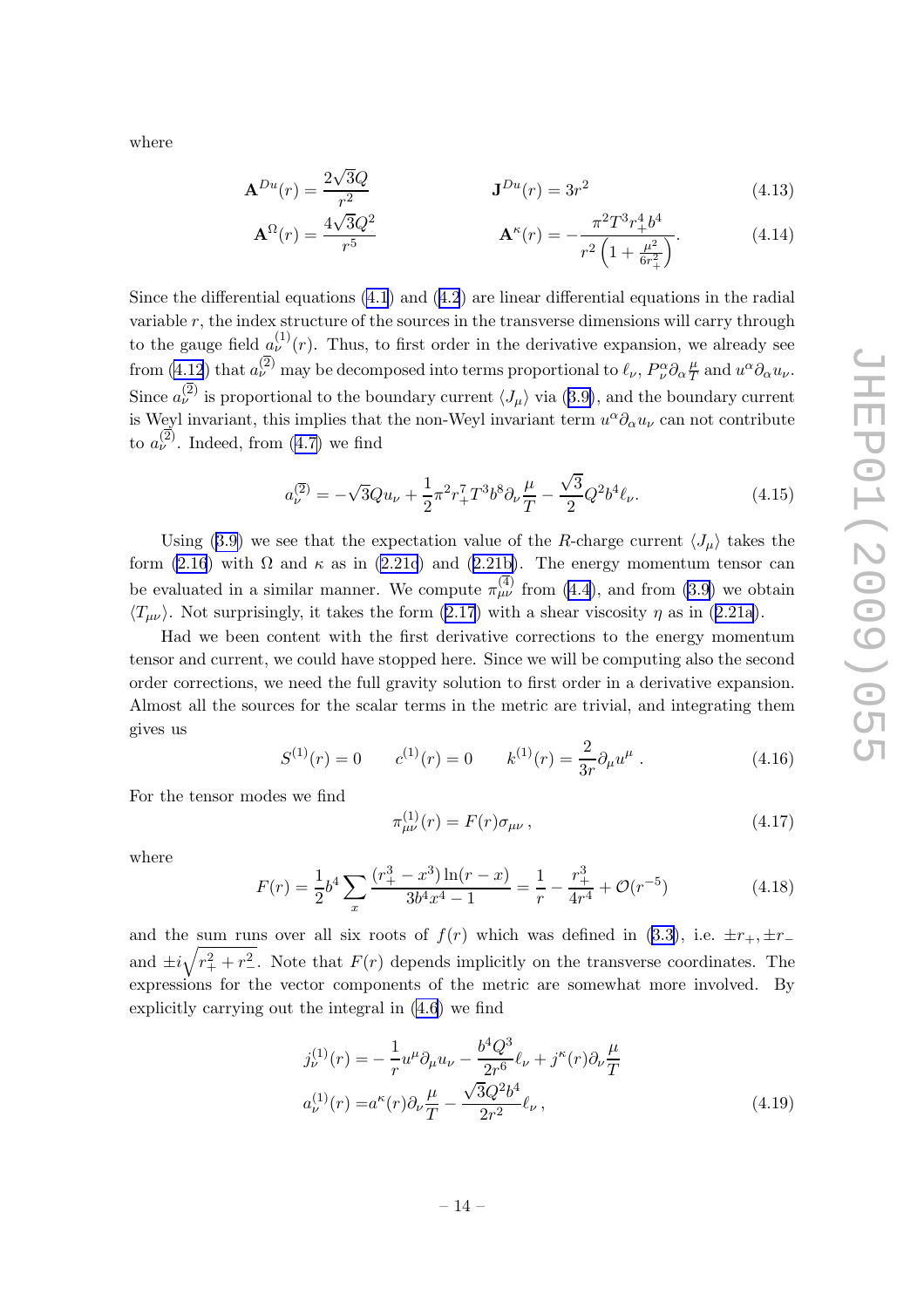<span id="page-17-0"></span>where  $a^{\kappa}(r)$  and  $j^{\kappa}(r)$  are given by rather long expressions which we avoid writing out explicitly here and which are given in appendix [B](#page-22-0), equations [\(B.4](#page-24-0)) and [\(B.5](#page-24-0)). Their leading order behavior is given by

$$
a^{\kappa}(r) = \frac{\pi^2 r_+^7 T^3 b^8}{2r^2} + \mathcal{O}(r^{-3}),
$$
  
\n
$$
j^{\kappa}(r) = \mathcal{O}(r^{-6}).
$$
\n(4.20)

#### 4.2 Second order

At second order we find that the scalar sources for the Einstein-Maxwell equations ([4.2](#page-13-0)) and ([4.1\)](#page-13-0) satisfy [\(4.10](#page-15-0)) as required. The sources for the tensor modes are given by

$$
\mathbf{P}^{(2)}_{\mu\nu} = \mathbf{P}^{\tau_{\pi}} \Sigma^{(0)}_{\mu\nu} + \mathbf{P}^{\lambda_1} \Sigma^{(1)}_{\mu\nu} + \mathbf{P}^{\lambda_2} \Sigma^{(2)}_{\mu\nu} + \mathbf{P}^{\lambda_3} \Sigma^{(3)}_{\mu\nu} + \mathbf{P}^{\lambda_4} \Sigma^{(4)}_{\mu\nu} + \mathbf{P}^{\lambda_5} \Sigma^{(5)}_{\mu\nu} + \mathbf{P}^{\tilde{\lambda}_1} \widetilde{\Sigma}^{(1)}_{\mu\nu} + \mathbf{P}^{\tilde{\lambda}_2} \widetilde{\Sigma}^{(2)}_{\mu\nu} \quad (4.21)
$$

with

$$
\mathbf{P}^{\tau_{\pi}}(r) = r - (r^3 F(r))' - r^3 F'(r)
$$
\n(4.22a)

$$
\mathbf{P}^{\lambda_1}(r) = r - 3r^2 F(r) - (r^3 - r_+^3)F'(r) \tag{4.22b}
$$

$$
\mathbf{P}^{\lambda_2}(r) = 2\left(r - \left(r^3 F(r)\right)' - r^3 F'(r)\right) - 4r\tag{4.22c}
$$

$$
\mathbf{P}^{\lambda_3}(r) = 4r \left( 1 + \frac{1}{b^4 r^4} + \frac{2Q^2}{r^6} \right) + \frac{4Q^4 b^4}{r^3} \left( -3b^4 + \frac{3}{r^4} - \frac{12Q^2 b^4}{r^6} \right)
$$
(4.22d)  

$$
\mathbf{P}^{\lambda_4}(\lambda) = \frac{3}{2\pi} (\pi T)^2 + r^2 - \frac{2}{3} \pi T r
$$

$$
\mathbf{P}^{\lambda_4}(r) = -\frac{3}{2}T \frac{(\pi T)^2 + r^2 - \frac{2}{3}\pi Tr}{\pi (r^2 + (\pi T)^2)} \n+ \left(\frac{\pi T^3}{4r^2} + \frac{3r^2}{4\pi^3 T}\right) \left(\ln\left(\frac{r^2 + (\pi T)^2}{(r + \pi T)^2}\right) - 2\arctan\left(\frac{r}{\pi T}\right) + \pi\right) + \mathcal{O}\left(\mu\right) \tag{4.22e}
$$

$$
\mathbf{P}^{\lambda_5}(r) = -2\left(r^3 j^{\kappa}(r)\right)'
$$
\n
$$
(\text{4.22f})
$$
\n
$$
(\text{4.22f})
$$

$$
\mathbf{P}^{\tilde{\lambda}_{1}}(r) = -\frac{\sqrt{3}Q^{2}b^{8}T^{3}\pi^{2}r_{+}^{4}}{\left(1+\frac{\mu^{2}}{6r_{+}^{2}}\right)r^{4}} + \frac{\sqrt{3}Q^{2}b^{4}}{r^{6}}\left(\frac{12Q^{2}}{r}a^{\kappa}(r) - 2r^{6}f(r)a^{\kappa}(r)\right)
$$
(4.22g)

$$
\mathbf{P}^{\tilde{\lambda}_2}(r) = -\frac{6Q^3b^4}{r^4} \ . \tag{4.22h}
$$

The coefficients  $\lambda_i$  and  $\tau_{\pi}$  of the energy momentum tensor can be computed by inserting the corresponding sources of (4.22) into [\(4.4\)](#page-14-0) and using [\(3.9\)](#page-11-0). The results are listed in [\(2.23](#page-9-0)). The full expressions for  $\mathbf{P}^{\lambda_4}(r)$  can be found in [\(B.2a\)](#page-23-0).

The sources for the vector modes are given by

$$
\mathbf{A}_{\nu}^{(2)} = \mathbf{A}^{\xi_1} \Xi_{\nu}^{(1)} + \mathbf{A}^{\xi_2} \Xi_{\nu}^{(2)} + \mathbf{A}^{\xi_3} \Xi_{\nu}^{(3)} + \mathbf{A}^{\xi_4} \Xi_{\nu}^{(4)} + \mathbf{A}^{\tilde{\xi}_1} \tilde{\Xi}_{\nu}^{(1)}
$$
  
\n
$$
\mathbf{J}_{\nu}^{(2)} = \mathbf{J}^{\xi_1} \Xi_{\nu}^{(1)} + \mathbf{J}^{\xi_2} \Xi_{\nu}^{(2)} + \mathbf{J}^{\xi_3} \Xi_{\nu}^{(3)} + \mathbf{J}^{\xi_4} \Xi_{\nu}^{(4)} + \mathbf{J}^{\tilde{\xi}_1} \tilde{\Xi}_{\nu}^{(1)},
$$
\n(4.23)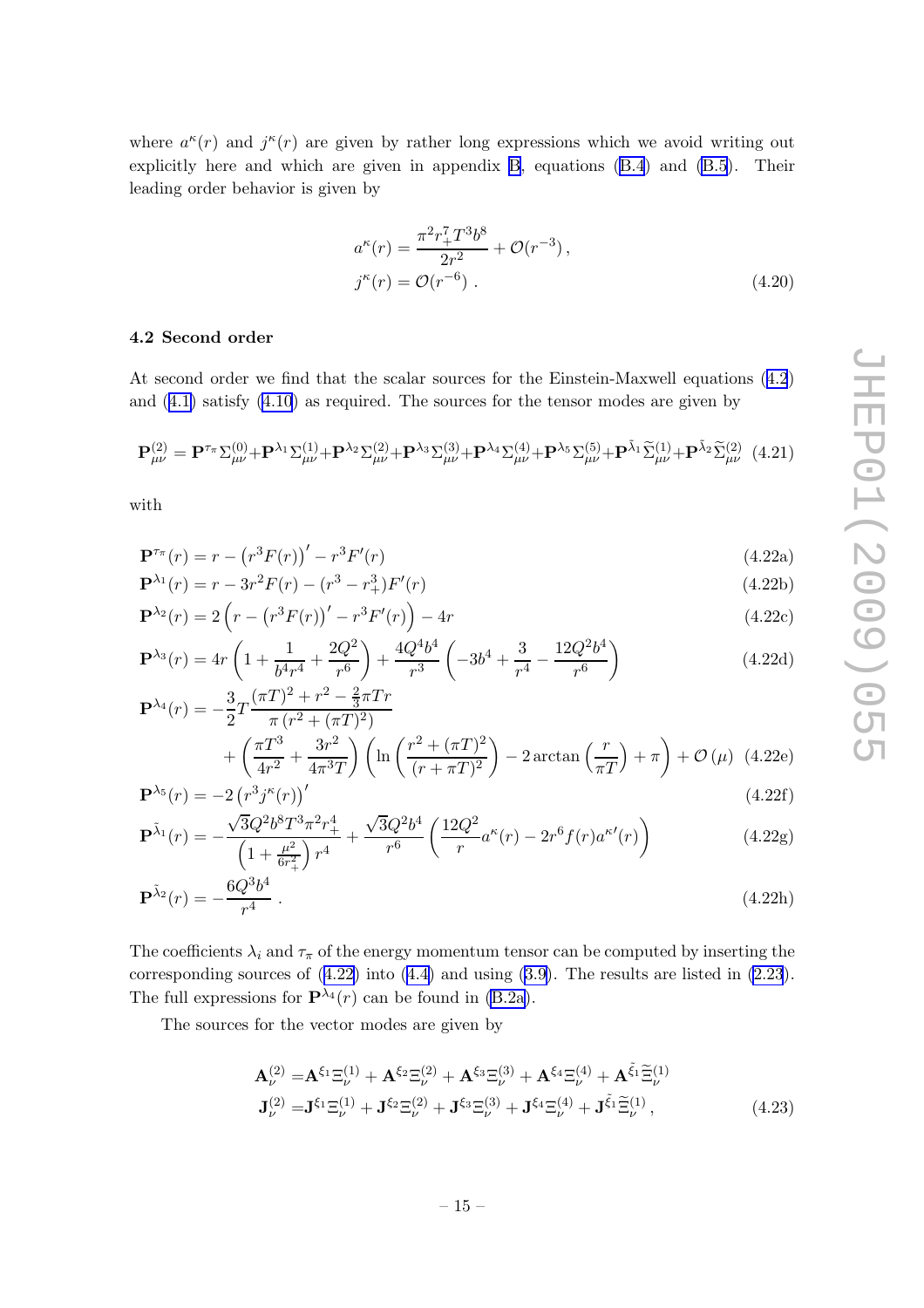<span id="page-18-0"></span>where

$$
\mathbf{A}^{\xi_1}(r) = r a^{\kappa \prime}(r) - T^3 b^8 \pi^2 r_+^7 F'(r)
$$
\n(4.24a)

$$
\mathbf{A}^{\xi_2}(r) = \frac{\pi^2 r_+^7 T^3 b^8}{r^2} \left( 1 - \frac{4r_+ \mu^2}{3r^3 \left( 1 + \frac{\mu^2}{6r_+^2} \right)} \right) - \left( r^2 f(r) a^{\kappa \prime}(r) \right) \tag{4.24b}
$$

$$
\mathbf{A}^{\xi_3}(r) = 0 \tag{4.24c}
$$

$$
\mathbf{A}^{\xi_4}(r) = \frac{4\sqrt{3}b^5 Q^3}{r^5} - \frac{2\sqrt{3}bQ}{r^3} \tag{4.24d}
$$

$$
\mathbf{A}^{\tilde{\xi}_1}(r) = -\sqrt{3}Q^2 \left( \left( \frac{F(r)}{r^4} \right)' + \frac{b^4}{2r^2} - b^4 F'(r) \right) \tag{4.24e}
$$

and

$$
\mathbf{J}^{\xi_1}(r) = \frac{3\mu r^2}{8\pi^3 T^2} \left( \pi - 2 \arctan\left(\frac{r}{\pi T}\right) + \ln\left(\frac{r^2 + \pi^2 T^2}{(r + \pi T)^2}\right) \right)
$$

$$
- \frac{\left(3r^5 + 4\pi T r^4 + 7\pi^2 T^2 r^3 + 10\pi^3 T^3 r^2 + 6\pi^4 T^4 r + 4\pi^5 T^5\right) \mu r}{4\pi \left(r^3 + \pi T r^2 + \pi^2 T^2 r + \pi^3 T^3\right)^2} + \mathcal{O}\left(\mu^2\right) \tag{4.25a}
$$

$$
\mathbf{J}^{\xi_2}(r) = r^2 \left( 6j^{\kappa}(r) + 9r j^{\kappa}(r) + r^2 j^{\kappa}''(r) \right)
$$
\n
$$
(4.25b)
$$
\n
$$
(r^3 - r^3) b^3
$$

$$
\mathbf{J}^{\xi_3}(r) = -\frac{\left(r^3 - r_+^3\right)b^3}{r^2 f(r)}\tag{4.25c}
$$

$$
\mathbf{J}^{\xi_4}(r) = -2br \tag{4.25d}
$$

$$
\mathbf{J}^{\tilde{\xi}_1}(r) = -\frac{1}{2}Q^3b^4 \left(\frac{F'(r)}{r}\right)'.
$$
\n(4.25e)

The full expression for  $\mathbf{J}^{\xi_1}(r)$  can be found in [\(B.2b\)](#page-23-0). The coefficients  $\xi_i$  and  $\tilde{\xi}_1$  in ([2.23i\)](#page-9-0)–  $(2.23m)$  were computed from  $(4.24)$  and  $(4.25)$  with the help of  $(4.7)$  $(4.7)$  and  $(3.9)$  $(3.9)$ .

#### 5. Discussion

To summarize, on the gravity side our results show that one can extend the Reissner-Nordström  $AdS_5$  black hole solutions to black holes for which the charge density varies with the space-time coordinates. The field theory dual of this configuration is a conformal fluid with a non vanishing chemical potential and non trivial  $R$ -charge current. The transport coefficients of this fluid are listed in  $(2.19)$  $(2.19)$ ,  $(2.21)$  $(2.21)$ ,  $(2.23)$  $(2.23)$  and  $(B.1)$  $(B.1)$ . Once the chemical potential vanishes one obtains the transport coefficients calculated in  $[14-16]$  for the CFT dual of an uncharged black hole.

At first order in the derivative expansion we have found a transport coefficient of the R-charge current,  $\Omega$ , associated with the vorticity  $\ell_{\mu}$  (see [\(2.7\)](#page-6-0) and [\(2.21c](#page-8-0))) which, as far as we know, has not appeared in the literature so far. One can trace back the appearance of this component to the Chern-Simons term in ([3.1](#page-10-0)). If the Chern-Simons term were absent from the Lagrangian,  $\Omega$  would vanish. A similar statement can be made for the second order transport coefficients  $\tilde{\xi}_1$ ,  $\tilde{\lambda}_1$  and  $\tilde{\lambda}_2$ .<sup>5</sup>

<sup>&</sup>lt;sup>5</sup>Notice, however, that the presence of the Chern-Simons term is required by supersymmetry.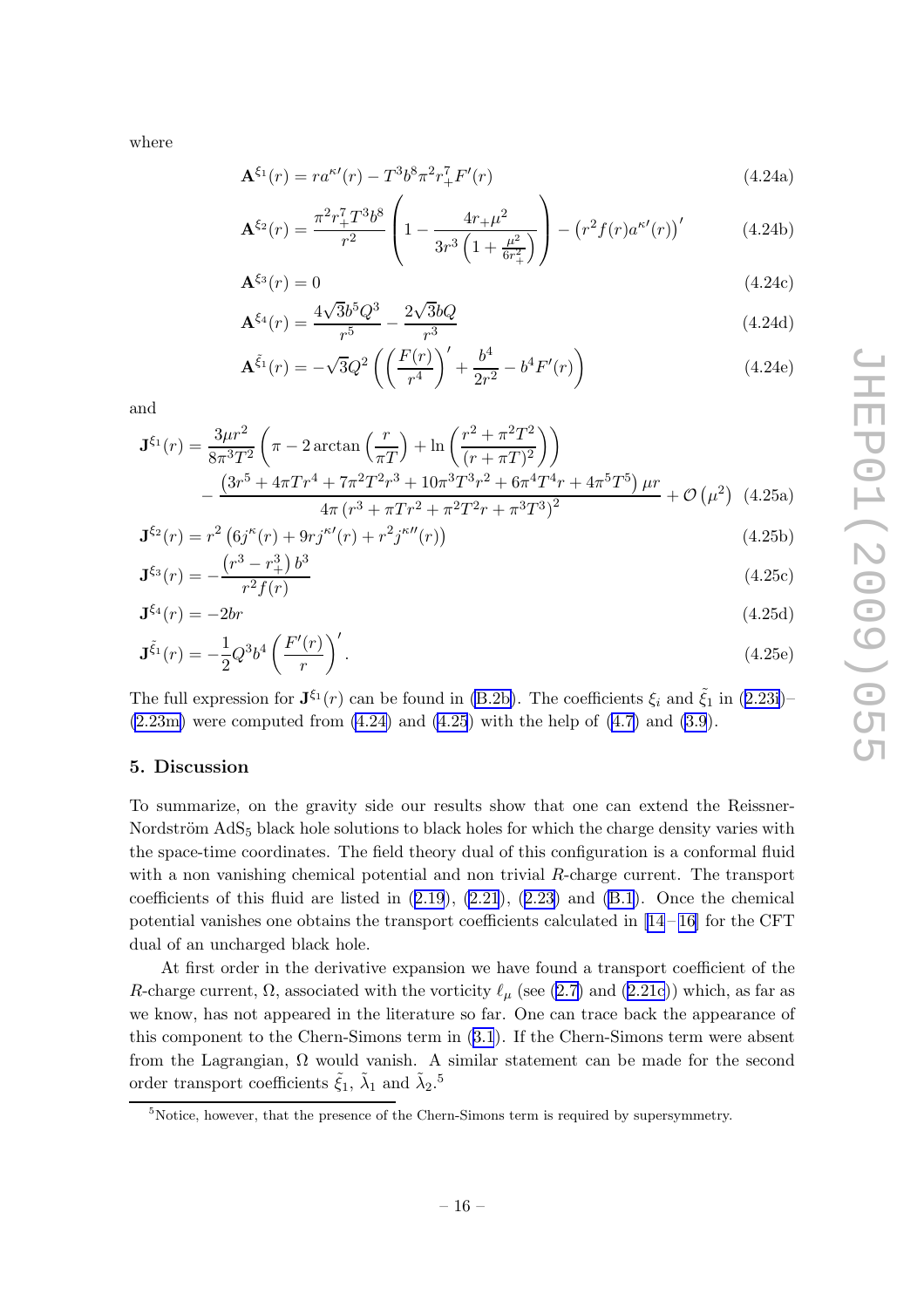Our result for the shear viscosity to entropy ratio agrees with [\(1.1](#page-3-0)). This observation hasalready been made in [[5](#page-25-0), [23](#page-26-0), [24](#page-26-0)] and seems to be a feature of any gauge theory with a holographic dual. In light of the universality of  $\eta/s$ , it is natural to inquire if there are other hydrodynamic quantities whose value is universal  $[44-46]$ . In [\[46\]](#page-27-0) it was suggested that the ratio of the electrical conductivity to the susceptibility of certain CFT's might have a universal value in the same sense as ([1.1](#page-3-0)). In the  $\mu \to 0$  limit our result for  $\kappa/\chi$ in  $(2.21b)$  is consistent with the prediction of [\[46](#page-27-0)]. In that context it is also interesting to compare our full expression for  $\kappa/\chi$  in ([2.21b\)](#page-8-0) to the one obtained from the results of [\[5\]](#page-25-0), where the chemical potential of a different  $U(1)$  subgroup of the  $SO(6)$  R-symmetry group was turned on. As far as we can tell, the ratios are rather different. Also, the constant of proportionality in the analogue of the Wiedemann-Franz law [[47](#page-27-0)], in our case

$$
\left(\frac{\frac{4}{3}\epsilon}{\rho T}\right)^2 \frac{\mu^2 \kappa}{\eta T} = 4\pi^2,\tag{5.1}
$$

differs from the one obtained in [\[5](#page-25-0)] by a factor of two.

We have normalized all the second order transport coefficients [\(2.23](#page-9-0)) relative to the second derivative of the energy density with respect to the temperature. This was done in order to conform to[[18\]](#page-26-0) and in order to get rid of some multiplicative constants related to the number of degrees of freedom of the gauge theory. Clearly, the expressions in [\(2.23](#page-9-0)) are different from their  $\mu = 0$  counterparts. However, it is interesting to note that

$$
4\lambda_1 + \lambda_2 = 2\eta \tau_\pi \tag{5.2}
$$

for any value of  $\mu$ , and that this relation also holds, in the  $\mu = 0$  case, in more than d=4 transverse dimensions [\[18](#page-26-0)]. It would be nice to check if this relation remains valid even when  $\mu \neq 0$  and  $d > 4$ , or in other theories with a holographic dual.

Another interesting transport coefficient is  $\lambda_3$  which vanishes when  $\mu = 0$  both at strong and weak coupling [\[15](#page-25-0)]. When  $\mu \neq 0$  it does not vanish, at least not at strong coupling. From a gravitational point of view, one reason for this difference is the Chern-Simons term in [\(3.1](#page-10-0)). As discussed above, this term is responsible for the contributions proportional to  $\ell_\mu$  in  $j^{(1)}_\mu(r)$  and  $a^{(1)}_\mu(r)$ . These expressions contribute to the source  $\mathbf{P}^{\lambda_3}_{\mu\nu}(r)$ via terms quadratic in  $j_{\mu}^{(1)}(r)$  and  $a_{\mu}^{(1)}(r)$ . One can verify that this is the origin of the second summand on the right hand side of [\(4.22d](#page-17-0)). However, even in the absence of the Chern-Simons term  $\lambda_3$  would not vanish when  $\mu \neq 0$ . Of course, the choice of basis in [\(2.18](#page-7-0)) is not uniquely determined. it is always possible to redefine

$$
\Sigma_5' = \Sigma_5 + \frac{8\mu \left(1 + \frac{\mu^2}{6r_+^2}\right)}{\pi^2 b^4 r_+^2 T^3} \Sigma_3 \tag{5.3}
$$

so that the coefficient of  $\Sigma_3$  vanishes both in the  $\mu \neq 0$  case and in the  $\mu \to 0$  limit. Further physical guidance would be needed in order to decide whether a certain choice of basis is preferred over another.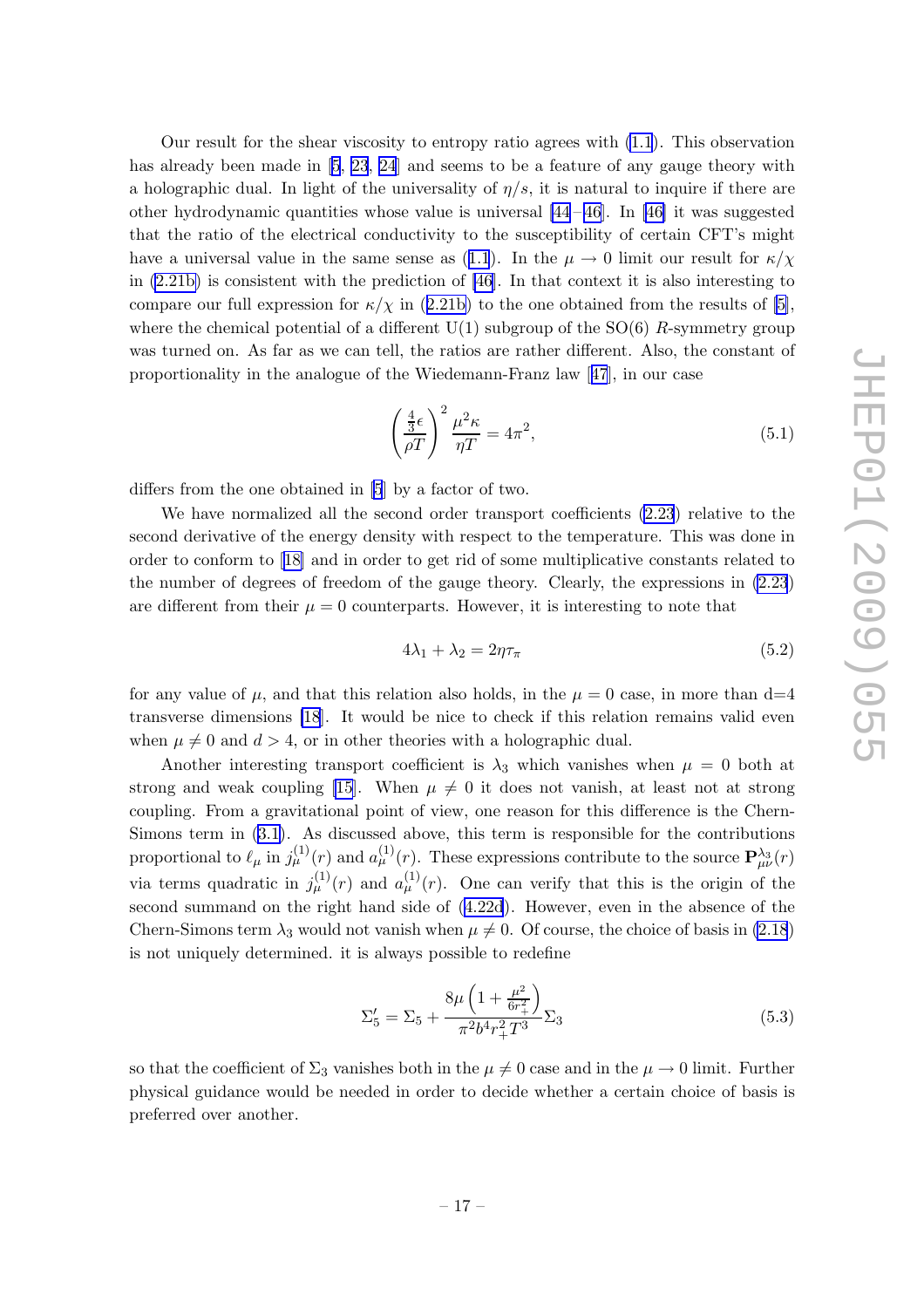#### <span id="page-20-0"></span>A. The vector modes' equations of motion

In section [4](#page-12-0) we have shown that the equations of motion for the perturbations of the metric and gauge field [\(3.5](#page-10-0)) involve two vector modes  $j_{\mu}^{(n)}(r)$  and  $a_{\mu}^{(n)}(r)$  which are coupled,

$$
\partial_r \left( r^3 f(r) \partial_r a(r) + 2\sqrt{3} Q_0 j(r) \right) = \mathbf{A}(r)
$$
  

$$
\partial_r \left( r^5 \partial_r j(r) + 2\sqrt{3} Q_0 a(r) \right) = \mathbf{J}(r).
$$
 (A.1)

We have removed the superscript  $(n)$  specifying the order of the solution and the vector subscript  $\mu$  for clarity. In this section we show how to obtain the solution to these equations for arbitrary sources  $\mathbf{A}(r)$  and  $\mathbf{J}(r)$ . The result was already anticipated in [\(4.6](#page-14-0)).

We start by considering the homogeneous version of these equations. The four homogeneous solutions are given by

$$
\begin{pmatrix} a(r) \\ j(r) \end{pmatrix} = \begin{pmatrix} 1 \\ 0 \end{pmatrix}, \quad \begin{pmatrix} a(r) \\ j(r) \end{pmatrix} = \begin{pmatrix} 0 \\ 1 \end{pmatrix}, \quad \begin{pmatrix} a(r) \\ j(r) \end{pmatrix} = \begin{pmatrix} -\frac{\sqrt{3}Q_0b_0^4}{r^2} \\ \frac{1}{r^4} - \frac{b_0^4Q_0^2}{r^6} \end{pmatrix} \equiv H_1(r), \quad (A.2a)
$$

$$
\begin{pmatrix} a(r) \\ j(r) \end{pmatrix} = \begin{pmatrix} -\frac{P_0}{r^2} + \frac{P_2(r)}{r^2} \sum_x \alpha(x) \ln|r^2 - x^2| \\ \frac{1}{4}b_0^4 + \frac{P_6(r)}{r^6} + 2\sqrt{3}Q_0 f(r) \sum_x \alpha(x) \ln|r^2 - x^2| \end{pmatrix} \equiv H_2(r) , \tag{A.2b}
$$

where we have introduced the following notation:

$$
P_0 = \frac{27\sqrt{3}b_0^{16}Q_0^5}{4\left(-4 + 27b_0^{12}Q_0^4\right)}, \qquad P_2(r) = -\frac{4}{b_0^4}\left(r^2 - \frac{3}{2}b_0^4Q_0^2\right),
$$
  

$$
r^{-6}P_6(r) = \frac{r^2 - 2\sqrt{3}P_0Q_0f(r)}{P_2(r)}, \qquad \alpha(x) = \frac{\sqrt{3}b_0^{12}Q_0(x^2 + 3b_0^4Q_0^2)}{8\left(-1 + 3x^4b_0^4\right)\left(-4 + 27b_0^{12}Q_0^4\right)}\tag{A.3}
$$

and x runs over the roots of  $f(r)$  which we denote by  $\pm r_+$ ,  $\pm r_-$  and  $\pm i\sqrt{r_+^2 + r_-^2}$  with  $r_{+} > r_{-} > 0$ . The outer horizon of the unperturbed black hole is located at  $r = r_{+}$ . The two constant modes correspond to a deformation of the boundary,  $H_1$  is a zero momentum quasi-normal mode corresponding to a shift in the boost parameters of the black brane, and  $H_2$  is a solution which diverges at the horizons. In particular, at the outer horizon we find

$$
\lim_{r \to r_+} H_2(r) = \begin{pmatrix} \frac{\sqrt{3}Q_0}{2(2\pi Tr_+^2)^2} \ln|r - r_+| + \mathcal{O}(r_+^0) \\ \mathcal{O}(r_+^0) \end{pmatrix} . \tag{A.4}
$$

The rest of the solutions are finite at  $r = r_{+}$ .

To solve the non-homogeneous equations we integrate (A.1) once,

$$
\partial_r a(r) + 2\sqrt{3}L Q_0 \frac{j(r)}{r^3 f(r)} = \frac{\int^r \mathbf{A}(x) dx}{r^3 f(r)}
$$
(A.5a)

$$
\partial_r j(r) + 2\sqrt{3}L^3 Q_0 r^{-5} a(r) = r^{-5} \int^r \mathbf{J}(x) dx.
$$
 (A.5b)

For the moment we keep the lower limits of integration unspecified. The solutions to the homogeneous version of (A.5) which are first order equations, can be obtained from linear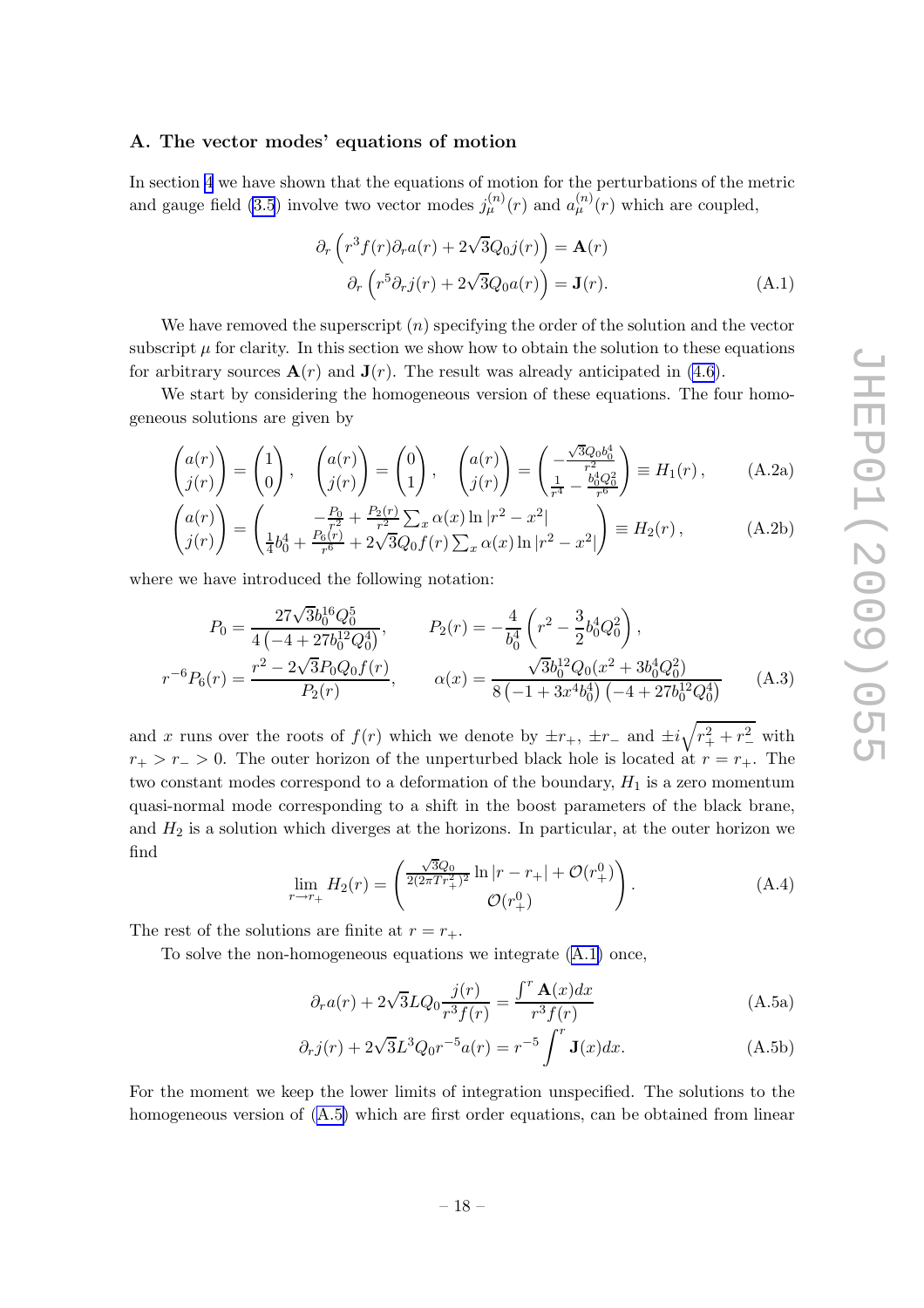<span id="page-21-0"></span>combinations of [\(A.2\)](#page-20-0). They are given by the columns of

$$
H(r) = \begin{pmatrix} \frac{P_2(r)}{r^2} & -\frac{P_0}{r^2} + \frac{P_2(r)}{r^2} \sum_x \alpha(x) \ln|r^2 - x^2| \\ 2\sqrt{3}Q_0 f(r) & \frac{P_6(r)}{r^6} + 2\sqrt{3}Q_0 f(r) \sum_x \alpha(x) \ln|r^2 - x^2| \end{pmatrix} .
$$
 (A.6)

The overall multiplicative factor of the homogeneous solutions has been chosen so that  $|H| = 1.$ 

With the homogeneous solutions at hand, one can use the method of variation of parameters to find a particular solution to the inhomogeneous first order equations ([A.5](#page-20-0)). This is given by

$$
\begin{pmatrix} a(r) \\ j(r) \end{pmatrix} = -H(r) \int_r H^{-1}(x) \begin{pmatrix} \frac{\int^x \mathbf{A}(x')dx'}{x^3 f(x)} \\ x^{-5} \int^x \mathbf{J}(x')dx' \end{pmatrix} dx . \tag{A.7}
$$

We choose the integration constants by requiring that the metric is differentiable up to and including the outer horizon and that there is no deformation of the boundary metric. Since  $H$  is finite at the boundary, the latter requirement implies that we should set the upper limit of the outer integral to infinity. We assume this integral exists, i.e.,

$$
\mathbf{J}^{(n)}(r) = \mathcal{O}(r^2), \quad \mathbf{A}^{(n)}(r) = \mathcal{O}(r^0). \tag{A.8}
$$

If (A.8) does not hold then there is no asymptotically AdS solution. As stated in the main text, we have checked that (A.8) is satisfied up to second order in the derivative expansion. The other requirement, that the metric is differentiable, implies that we should set the lower limit of the inner integral to  $r_{+}$  and add an appropriate multiple of the homogeneous solution  $H_2$ . Indeed, once the lower limit of the inner integral is set to  $r = r_+$  then the outer integrand in (A.7) will be finite at the horizon. Thus, the only terms which may diverge at the horizon can arise from the logarithmic divergence in  $H$  multiplying the outer integral in (A.7). Since

$$
\lim_{r \to r_{+}} \left[ -H(r) \int_{r}^{\infty} H^{-1}(x) \left( \frac{\int_{r_{+}}^{x} A(x')dx'}{x^{3} f(x)} \right) dx \right] =
$$
\n
$$
= \begin{pmatrix} 1 \\ 0 \end{pmatrix} \times \frac{\sqrt{3}Q_{0}}{2(2\pi Tr_{+}^{2})^{2}} \ln|r - r_{+}| \int_{r_{+}}^{\infty} \left( \frac{2\sqrt{3}Q_{0}}{x^{3}} \int_{r^{+}}^{x} A(x')dx' + \frac{1}{x^{5}} \left( \frac{4}{b_{0}^{4}} - \frac{6Q_{0}^{2}}{x^{2}} \right) \int_{r_{+}}^{x} \mathbf{J}(x')dx' \right) dx + \mathcal{O}(r_{+}^{0}),
$$
\n(A.9)

then according to [\(A.4](#page-20-0)) one can get rid of the remaining logarithmic divergence by adding a term proportional to  $H_2(r)$  to our solution. We are still left with one integration constant: the homogeneous solution  $H_1$  neither deforms the boundary nor diverges at the horizon, so we may add it to (A.7) without spoiling the boundary conditions. As we have mentioned earlier,  $H_1$  is the homogeneous solution associated with a shift in the boost parameters. From the point of view of the boundary theory, this corresponds to an ambiguity in the definition of the velocity field which is fixed by going to the Landau frame. Fixing the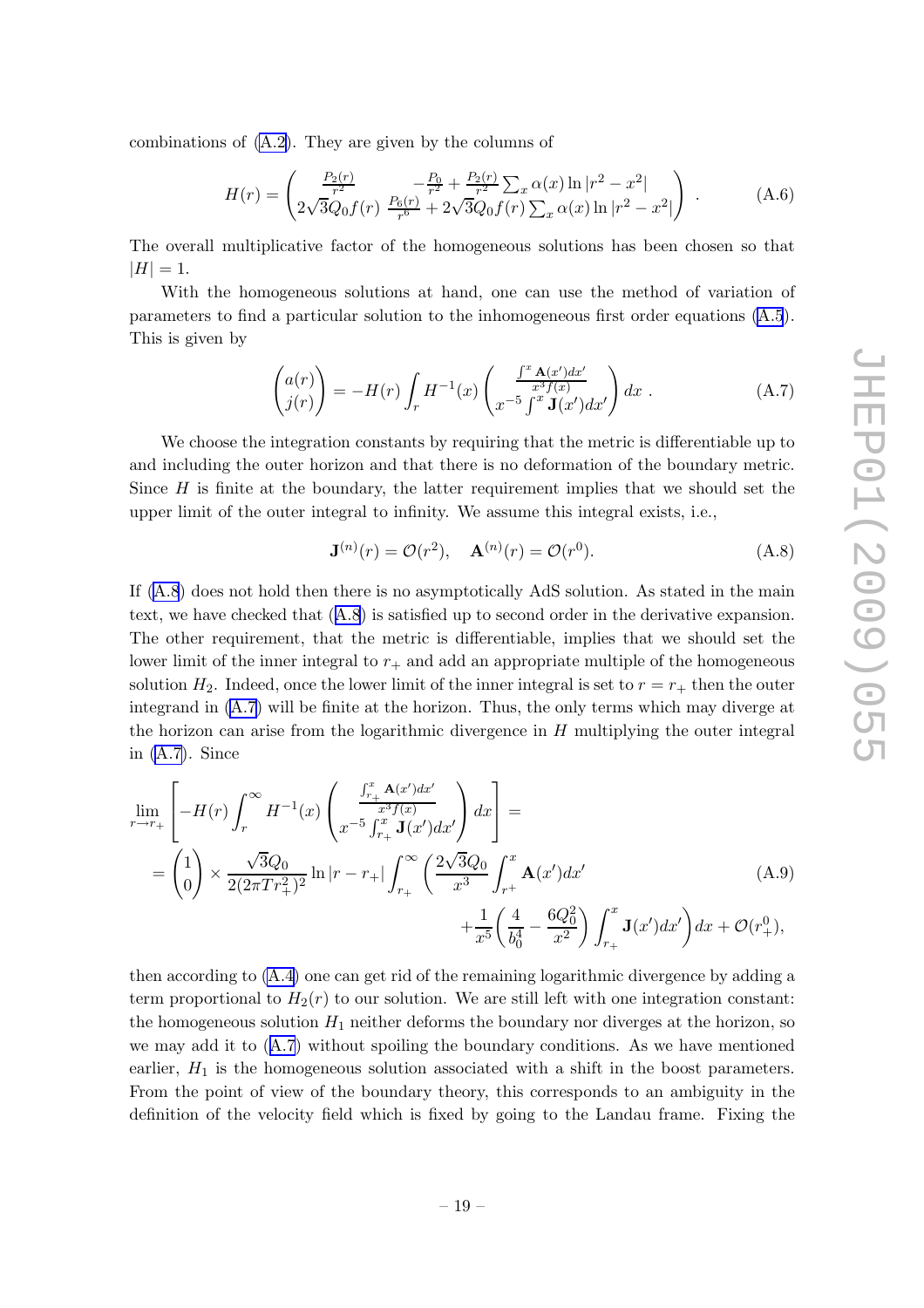<span id="page-22-0"></span>Landau gauge in the boundary theory corresponds to setting the fourth order coefficient of a near boundary expansion of  $j^{(n)}(r)$  to zero, cf. ([3.10\)](#page-11-0). This precisely fixes the remaining integration constant. Our final result for the solution to [\(A.1](#page-20-0)) is then

$$
\begin{pmatrix} a(r) \\ j(r) \end{pmatrix} = -H(r) \int_r^{\infty} H^{-1}(x) \begin{pmatrix} \frac{\int_{r_+}^x \mathbf{A}(x')dx'}{x^3 f(x)} \\ x^{-5} \int_{r_+}^x \mathbf{J}(x')dx' \end{pmatrix} dx + CH_1(r) + DH_2(r), \quad (A.10)
$$

where  $C$  is set to

$$
C = -\lim_{r \to \infty} \left[ \frac{1}{4} \left( \sum_{m=0}^{2} \frac{(-1)^m r^{m+1}}{(m+1)!} \partial_r^m \mathbf{J}(r) - \int_{r_+}^r \mathbf{J}(x) dx \right) + \frac{9\sqrt{3}Q_0}{4r^2} \left( \sum_{m=0,1} \frac{(-1)^m r^{m+1}}{3^{2m+1}} \partial_r^m \mathbf{A}(r) - \int_{r_+}^r \mathbf{A}(x) dx \right) \right]
$$
(A.11)

by requiring that  $j^{(4)} = 0$  and

$$
D = -\int_{r_+}^{\infty} \left( \frac{2\sqrt{3}Q_0}{x^3} \int_{r_+}^x \mathbf{A}(x') dx' + \frac{1}{x^5} \left( \frac{4}{b_0^4} - \frac{6Q_0^2}{x^2} \right) \int_{r_+}^x \mathbf{J}(x') dx' \right) dx \tag{A.12}
$$

by requiring that the metric is differentiable at the outer horizon (notice that this does not interfere with demanding  $j^{(4)} = 0$  since  $H_2$  does not contain any term proportional to  $r^{-4}$ ). We point out that since  $\mathbf{A} = \mathcal{O}(r^0)$ , c.f. [\(A.8\)](#page-21-0), the second line in (A.11) will always evaluate to zero. Also, in practice it is efficient to replace the double integrals in (A.12) with single integrals. This can be done by integrating by parts. Using  $(A.8)$  $(A.8)$  $(A.8)$ , we obtain

$$
D = -\sqrt{3}Q_0 \int_{r^+}^{\infty} \frac{\mathbf{A}(x)}{x^2} dx - \frac{1}{b_0^4} \int_{r^+}^{\infty} \frac{\mathbf{J}(x)}{x^4} dx + Q_0^2 \int_{r^+}^{\infty} \frac{\mathbf{J}(x)}{x^6} dx . \tag{A.13}
$$

Equation  $(4.7)$  in the main text was obtained by expanding  $(A.10)$  in a series expansion near the boundary, using [\(A.8\)](#page-21-0) and extending the solution from the neighborhood of  $x_0^{\mu}$  $\int_0^\mu$  to  ${\bf R}^{3,1}.$ 

#### B. Long expressions

In certain places in the main text the expressions we have found were somewhat long. In this appendix we have collected the expressions which were omitted.

The full expressions for the transport coefficients  $\lambda_4$  and  $\xi_1$  whose expansion (in  $\frac{\mu}{T}$ ) appeared in section [2,](#page-5-0) equations ([2.23e\)](#page-9-0) and [\(2.23i](#page-9-0)), are given by

$$
\frac{\lambda_4}{c} = \frac{\left(9r_{-}^{16} + 36r_{+}^2r_{-}^{14} + 372r_{+}^4r_{-}^{12} + 990r_{+}^6r_{-}^{10} + 1523r_{+}^8r_{-}^8\right)T^4}{3456r_{+}^4\left(1 + \frac{\mu^2}{6r_{+}^2}\right)^2\left(2r_{-}^2 + r_{+}^2\right)^2\left(r_{+}^4 + r_{+}^2r_{-}^2 + r_{-}^4\right)^3} \n+ \frac{\left(1438r_{+}^{10}r_{-}^6 + 696r_{+}^{12}r_{-}^4 + 136r_{+}^{14}r_{-}^2 - 16r_{+}^{16}\right)T^4}{3456r_{+}^4\left(1 + \frac{\mu^2}{6r_{+}^2}\right)^2\left(2r_{-}^2 + r_{+}^2\right)^2\left(r_{+}^4 + r_{+}^2r_{-}^2 + r_{-}^4\right)^3} \n- \frac{\left(r_{-}^4 + r_{+}^2r_{-}^2 - 2r_{+}^4\right)^6\left(1 + \frac{\mu^2}{6r_{+}^2}\right)\ln\left(\frac{r_{+}^2 - r_{-}^2}{r_{-}^2 + r_{+}^2}\right)}{1152\pi^4r_{+}^6\left(2r_{-}^2 + r_{+}^2\right)^3\left(r_{-}^4 + r_{+}^2r_{-}^2 + r_{+}^4\right)\left(r_{-}^4 + r_{+}^2r_{-}^2 + 2r_{+}^4\right)^2} \tag{B.1a}
$$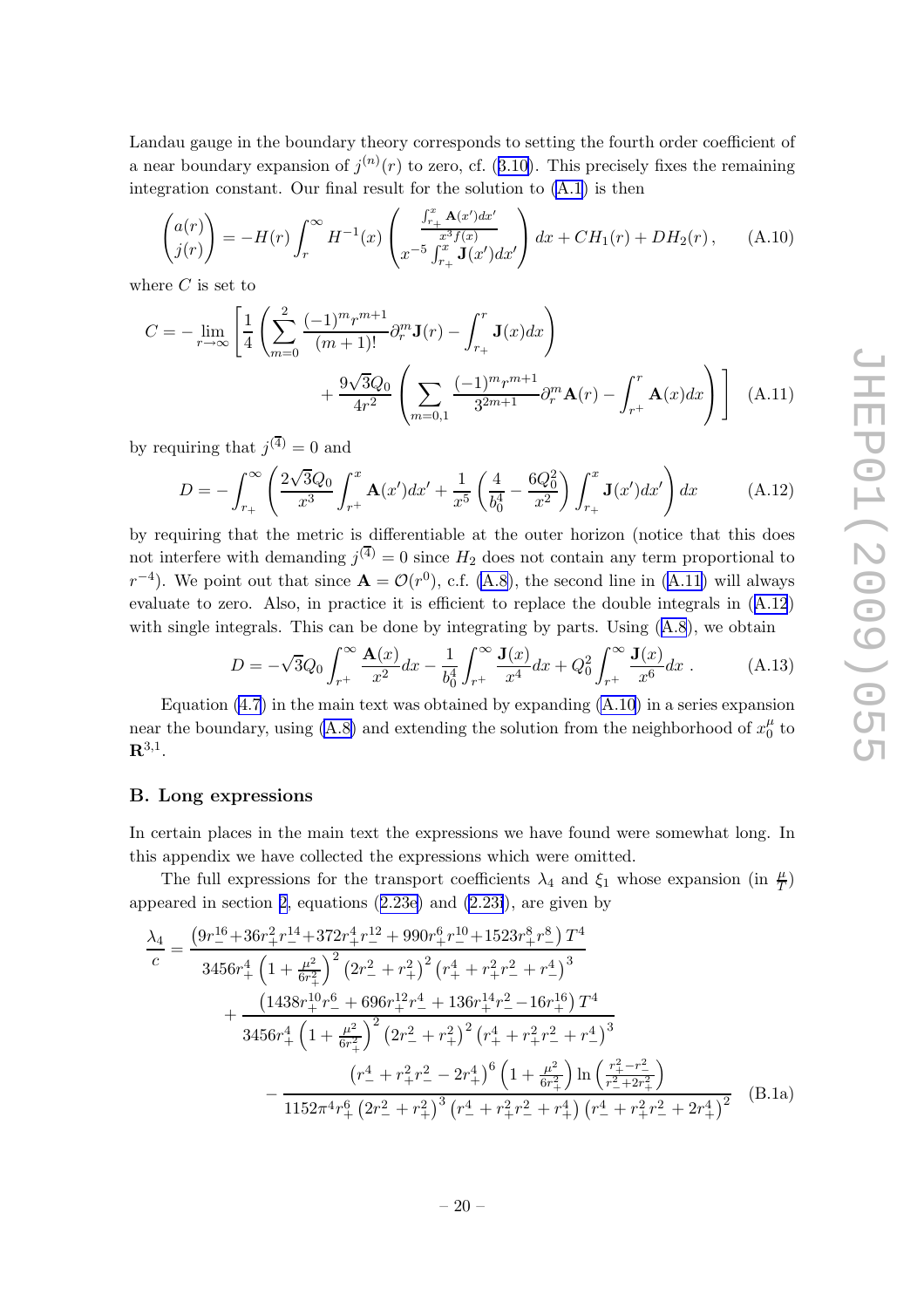$$
\frac{r_{+}\left(r_{-}^{2}+r_{+}^{2}\right)\left(13r_{-}^{4}+13r_{+}^{2}r_{-}^{2}+10r_{+}^{4}\right)\left(r_{-}^{5}+r_{+}^{2}r_{-}^{3}-2r_{+}^{4}r_{-}\right)^{2}}{32\pi\left(r_{-}^{4}+r_{+}^{2}r_{-}^{2}+r_{+}^{4}\right)^{3}\left(r_{-}^{4}+r_{+}^{2}r_{-}^{2}+2r_{+}^{4}\right)} -\frac{\left(r_{-}^{4}+r_{+}^{2}r_{-}^{2}-2r_{+}^{4}\right)^{3}}{8\pi r_{+}\left(r_{-}^{4}+r_{+}^{2}r_{-}^{2}+r_{+}^{4}\right)\left(2r_{-}^{6}+3r_{+}^{2}r_{-}^{4}+5r_{+}^{4}r_{-}^{2}+2r_{+}^{6}\right)}\ln\left(\frac{r_{+}^{2}-r_{-}^{2}}{2r_{+}^{2}+r_{-}^{2}}\right). \tag{B.1b}
$$

The source terms missing from ([4.22e\)](#page-17-0) and [\(4.25a\)](#page-18-0) in section [4](#page-12-0) are

$$
\mathbf{P}^{\lambda_{4}} = -\frac{\sqrt{r_{-}^{2} + r_{+}^{2}}}{12\sqrt{3}\pi r_{-}r_{+}^{2}} \left(r_{-}^{10} + 3r_{+}^{2}r_{-}^{8} + 6r_{+}^{4}r_{-}^{6} + 7r_{+}^{6}r_{+}^{4} + 5r_{+}^{8}r_{-}^{2} + 2r_{+}^{10}\right)} \left(r_{-}^{3}j^{\kappa(\partial\beta)}(r)\right)^{\prime}
$$
  
+ 
$$
\frac{\sqrt{r_{-}^{2} + r_{+}^{2}} \left(r_{-}^{10} + 3r_{+}^{2}r_{-}^{8} + 6r_{+}^{4}r_{-}^{6} + 7r_{+}^{6}r_{-}^{4} + 5r_{+}^{8}r_{-}^{2} + 2r_{+}^{10}\right)}{12\sqrt{3}\pi r_{-}r_{+}^{2}\left(r_{-}^{10} + 3r_{+}^{2}r_{-}^{8} + 6r_{+}^{4}r_{-}^{6} + 7r_{+}^{6}r_{-}^{4} + 5r_{+}^{8}r_{-}^{2} + 2r_{+}^{10}\right)} \left(r_{-}^{3}j^{\kappa(r)}\right)^{\prime}
$$
  
- 
$$
\frac{5\left(r_{-}^{4} + r_{+}^{2}r_{-}^{2} - 2r_{+}^{4}\right)^{3}}{12\pi r_{+}\left(r_{-}^{8} + 2r_{+}^{2}r_{-}^{6} + 4r_{+}^{4}r_{-}^{4} + 3r_{+}^{6}r_{-}^{2} + 2r_{+}^{8}\right)} \left(\frac{a^{\kappa}(r)}{r}\right)^{\prime}
$$
  
+ 
$$
2\sqrt{3}r_{-}r_{+}\sqrt{r_{-}^{2} + r_{+}^{2}} \left(a^{\kappa}(r)j^{\kappa}(r)\right)^{\prime} - \frac{\left(r_{-}^{4} + r_{+}^{2}r_{-}^{2} - 2r_{+}^{4}\right)^{3}}{8\pi r_{+}^{2}\left(r_{-}^{4} + r_{+}^{2}r_{-}^{2} + r_{+}^{4}\right)^{2}}a^{\kappa\prime}(r)}
$$
  
+ 
$$
\frac{\sqrt{3}\left(r_{-
$$

and

$$
\mathbf{J}^{\xi_1}(r) = \left( \left( r^5 F'(r) j^{\kappa}(r) \right)' \tag{B.2b}
$$
\n
$$
- \frac{\pi \sqrt{r_+^2 + r_-^2} r_- (r - r_+)^2 r_+^6 \left( 3r_+ \left( r_-^2 + 2r_+ r_+ 3r_+^2 \right) r^2 + \left( 2r_+ r_+ \right) \left( r_-^4 + r_+^2 r_-^2 + 4r_+^4 \right) \right) T^2}{\sqrt{3} r^8 \left( r_-^8 + 2r_+^2 r_-^6 + 4r_+^4 r_-^4 + 3r_+^6 r_-^2 + 2r_+^8 \right) f(r)^2} \right),
$$
\n(B.2b)

where we have defined

$$
\partial_{\mu}j^{\kappa}(r) = j^{\kappa(\partial\beta)}(r)u^{\alpha}\partial_{\alpha}u_{\mu} + j^{\kappa(\partial Q)}(r)\partial_{\mu}Q.
$$
 (B.3)

Finally, in [\(4.19](#page-16-0)) we have parameterized the first order bulk solutions for the vector

.

<span id="page-23-0"></span>and

 $8\pi^2$  $\frac{S}{N^2}\xi_1 =$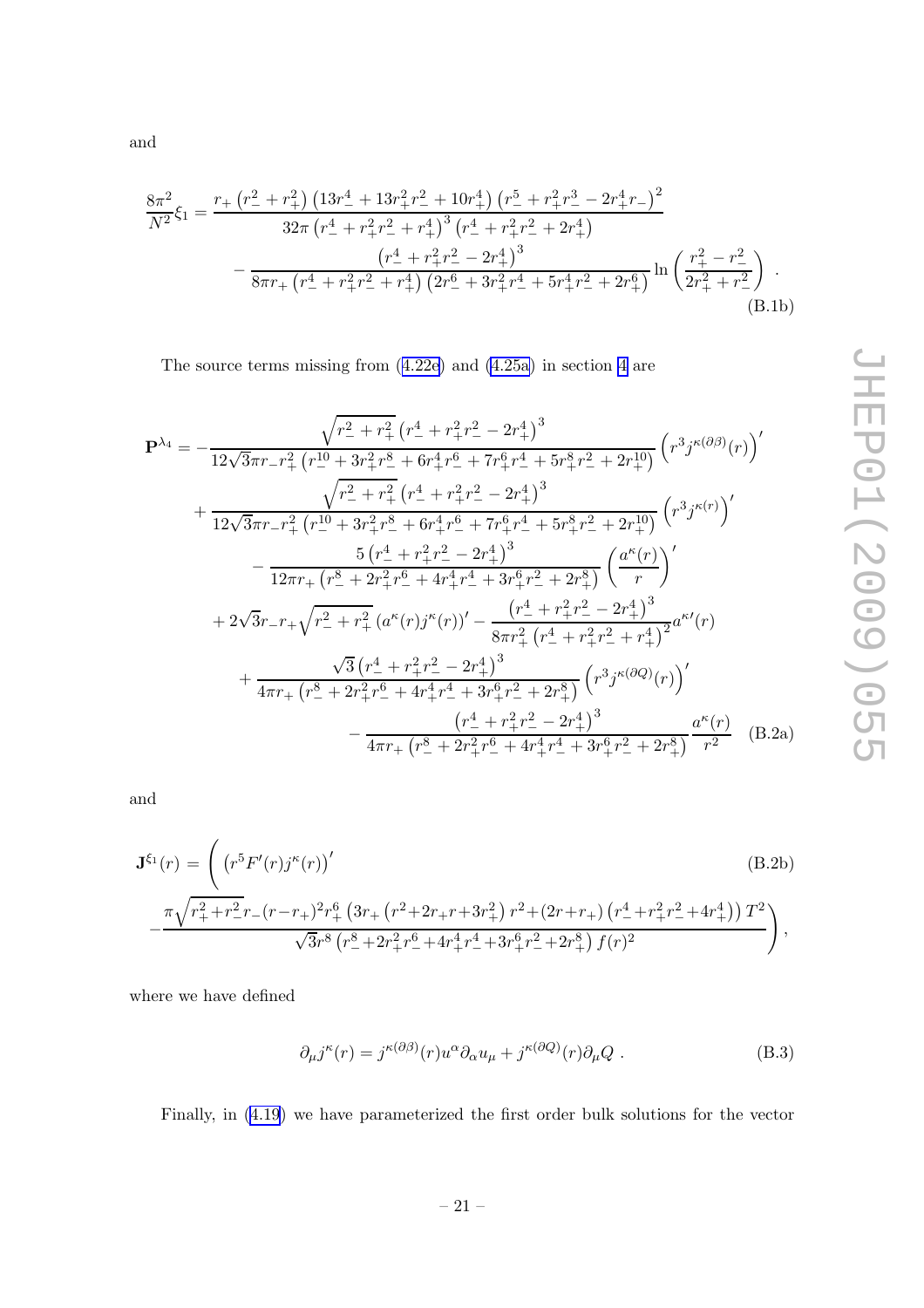<span id="page-24-0"></span>modes by two functions  $a^{\kappa}(r)$  and  $j^{\kappa}(r)$ . The first,  $a^{\kappa}(r)$ , is given by

$$
a^{\kappa}(r) = \frac{\sqrt{r_{-}^{2} + r_{+}^{2}} \left(2r_{-}^{4} + 3r_{+}^{2}r_{-}^{2} + 2r_{+}^{4}\right) (r_{+}^{2} - r_{-}^{2})^{3}}{4r_{+} \left(2r_{-}^{2} + r_{+}^{2}\right)^{3} \left(r_{-}^{4} + r_{+}^{2}r_{-}^{2} + 2r_{+}^{4}\right)}} - \frac{3r_{-}^{2}r_{+} \left(r_{-}^{6} + 2r_{+}^{2}r_{-}^{4} - r_{+}^{4}r_{-}^{2} - 2r_{+}^{6}\right)}{2\pi r \left(2r_{-}^{2} + r_{+}^{2}\right)^{2} \left(r_{-}^{4} + r_{+}^{2}r_{-}^{2} + 2r_{+}^{4}\right)}}{16r_{-}^{2}\pi \left(2r_{-}^{6} + 3r_{+}^{2}r_{-}^{4} + 3r_{+}^{4}r_{-}^{2} + r_{+}^{6}\right)^{2}}
$$
\n
$$
+ \frac{3r_{+} \left(r_{-}^{2} - r_{+}^{2}\right)^{3} \left(r_{-}^{8} + r_{+}^{2}r_{-}^{2} + r_{+}^{6}\right)^{2}}{8r^{2} \left(2r_{-}^{2} + r_{+}^{2}\right)^{3} \left(r_{-}^{8} + 2r_{+}^{2}r_{-}^{6} + 4r_{+}^{4}r_{-}^{4} + 3r_{+}^{6}r_{-}^{2} + 2r_{+}^{8}\right)}
$$
\n
$$
+ \left(\frac{\left(r_{-}^{2} - r_{+}^{2}\right)^{3} \left(r_{-}^{8} + 5r_{+}^{2}r_{-}^{6} + 4r_{+}^{4}r_{-}^{4} + 3r_{+}^{6}r_{-}^{2} + 2r_{+}^{8}\right)}{2\pi r_{+} \sqrt{r_{-}^{2} + r_{+}^{2}} \left(2r_{-}^{2} + r_{+}^{2}\right)^{3} \left(r_{-}^{4} + r_{+}^{2}r_{-}^{2} + 2r_{+}^{4}\right)}}\right)} - \frac{3r_{-}^{2}r_{+} \left(r_{-}^{2} -
$$

and  $j^{\kappa}(r)$  can be determined from  $a^{\kappa}(r)$  through the equation of motion,

$$
j^{\kappa}(r) = \frac{\left(r_{-}^{4} + r_{+}^{2}r_{-}^{2} - 2r_{+}^{4}\right)^{3}\left(r\left(r_{-}^{4} + r_{+}^{2}r_{-}^{2} + 2r_{+}^{4}\right) - 2r_{+}\left(r_{-}^{4} + r_{+}^{2}r_{-}^{2} + r_{+}^{4}\right)\right)}{16\sqrt{3}\pi rr_{-}r_{+}^{3}\sqrt{r_{-}^{2} + r_{+}^{2}}\left(r_{-}^{4} + r_{+}^{2}r_{-}^{2} + r_{+}^{4}\right)^{2}\left(r_{-}^{4} + r_{+}^{2}r_{-}^{2} + 2r_{+}^{4}\right)} - \frac{\left(r_{-}^{2} - r_{-}^{2}\right)\left(r_{+}^{2} - r_{-}^{2}\right)\left(r_{-}^{2} + r_{-}^{2} + r_{+}^{2}\right)}{2\sqrt{3}r^{3}r_{-}r_{+}\sqrt{r_{-}^{2} + r_{+}^{2}}}a^{\kappa}(r). \tag{B.5}
$$

### Acknowledgments

We would like to thank N. Banerjee, J. Bhattacharya, S. Bhattacharyya, G. Cardoso, S. Dutta, A. Karch, R. Loganayagam, D. Son, Y. Stanev, A. Starinets, P. Surówka,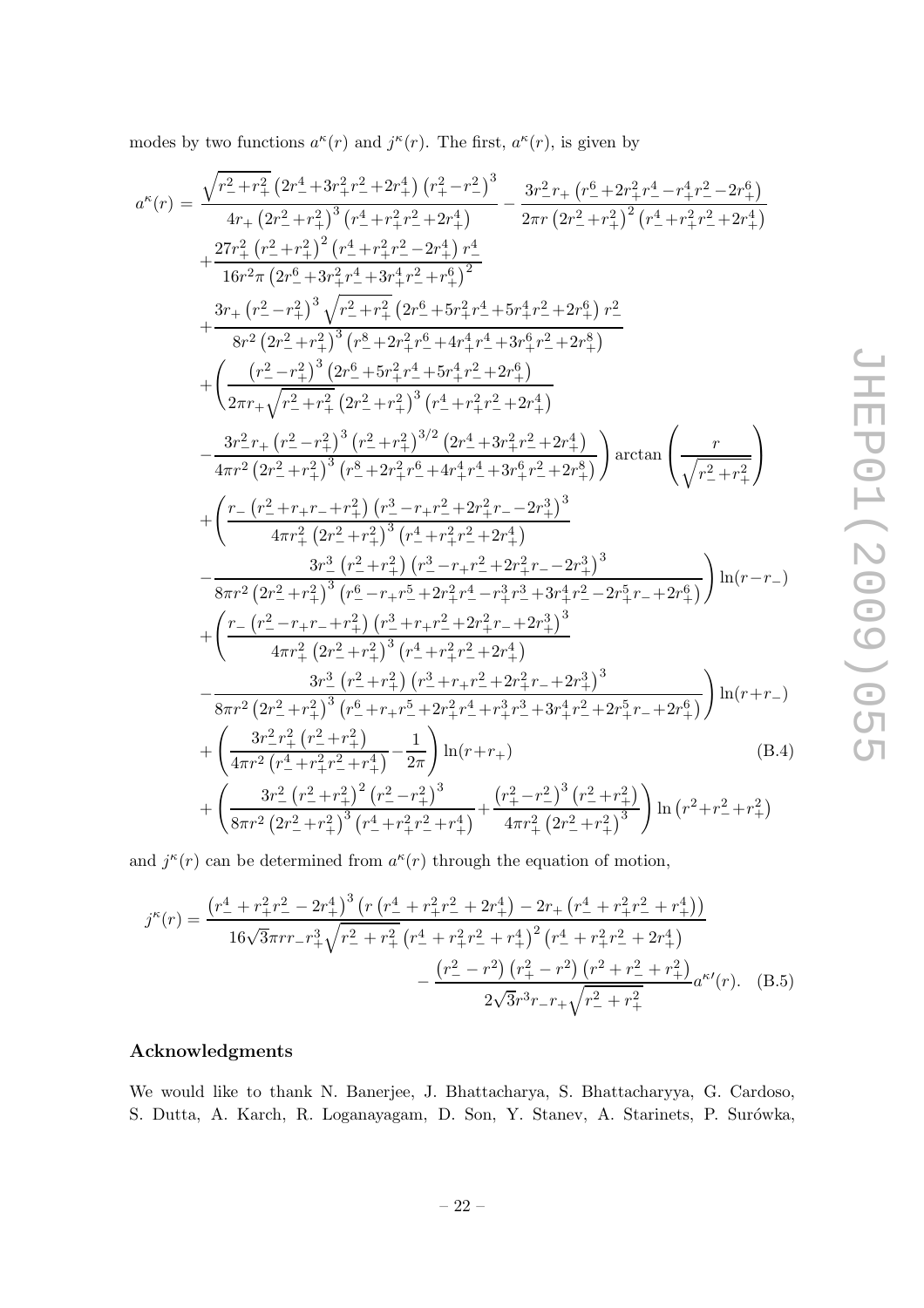<span id="page-25-0"></span>D. Tsimpis and M. Zagermann for useful discussions. This work is supported in part by the European Community's Human Potential Program under contract MRTN-CT-2004-005104 "Constituents, fundamental forces and symmetries of the universe" and the Excellence Cluster "The Origin and the Structure of the Universe" in Munich. M.H. is supported by the German Research Foundation (DFG) within the Emmy-Noether-Program (grant number: HA 3448/3-1). A.Y. is supported in part by the German Research Foundation and by the Minerva foundation.

#### References

- [1] G. Policastro, D.T. Son and A.O. Starinets, The shear viscosity of strongly coupled  $N = 4$ supersymmetric Yang-Mills plasma, [Phys. Rev. Lett.](http://www-spires.slac.stanford.edu/spires/find/hep/www?j=PRLTA%2C87%2C081601) 87 (2001) 081601 [[hep-th/0104066](http://arxiv.org/abs/hep-th/0104066)].
- [2] A. Buchel and J.T. Liu, Universality of the shear viscosity in supergravity, [Phys. Rev. Lett.](http://www-spires.slac.stanford.edu/spires/find/hep/www?j=PRLTA%2C93%2C090602) 93 [\(2004\) 090602](http://www-spires.slac.stanford.edu/spires/find/hep/www?j=PRLTA%2C93%2C090602) [[hep-th/0311175](http://arxiv.org/abs/hep-th/0311175)].
- [3] P. Kovtun and A. Ritz, *Black holes and universality classes of critical points*, *[Phys. Rev.](http://www-spires.slac.stanford.edu/spires/find/hep/www?j=PRLTA%2C100%2C171606)* Lett. 100 [\(2008\) 171606](http://www-spires.slac.stanford.edu/spires/find/hep/www?j=PRLTA%2C100%2C171606) [arXiv: 0801.2785].
- [4] A. Buchel, *On universality of stress-energy tensor correlation functions in supergravity. [Phys.](http://www-spires.slac.stanford.edu/spires/find/hep/www?j=PHLTA%2CB609%2C392)* Lett. **B 609** [\(2005\) 392](http://www-spires.slac.stanford.edu/spires/find/hep/www?j=PHLTA%2CB609%2C392) [[hep-th/0408095](http://arxiv.org/abs/hep-th/0408095)].
- [5] D.T. Son and A.O. Starinets, *Hydrodynamics of R-charged black holes, JHEP* 03 [\(2006\) 052](http://jhep.sissa.it/stdsearch?paper=03%282006%29052) [[hep-th/0601157](http://arxiv.org/abs/hep-th/0601157)].
- [6] P. Benincasa, A. Buchel and R. Naryshkin, The shear viscosity of gauge theory plasma with chemical potentials, [Phys. Lett.](http://www-spires.slac.stanford.edu/spires/find/hep/www?j=PHLTA%2CB645%2C309)  $\bf{B}$  645 (2007) 309 [[hep-th/0610145](http://arxiv.org/abs/hep-th/0610145)].
- [7] R. Brustein and A.J.M. Medved, The ratio of shear viscosity to entropy density in generalized theories of gravity, [arXiv:0808.3498](http://arxiv.org/abs/0808.3498).
- [8] P. Kovtun, D.T. Son and A.O. Starinets, Viscosity in strongly interacting quantum field theories from black hole physics, [Phys. Rev. Lett.](http://www-spires.slac.stanford.edu/spires/find/hep/www?j=PRLTA%2C94%2C111601) 94 (2005) 111601 [[hep-th/0405231](http://arxiv.org/abs/hep-th/0405231)].
- [9] A. Buchel, J.T. Liu and A.O. Starinets, Coupling constant dependence of the shear viscosity in  $N = 4$  supersymmetric Yang-Mills theory, [Nucl. Phys.](http://www-spires.slac.stanford.edu/spires/find/hep/www?j=NUPHA%2CB707%2C56) **B** 707 (2005) 56 [[hep-th/0406264](http://arxiv.org/abs/hep-th/0406264)].
- [10] P. Benincasa and A. Buchel, Transport properties of  $N = 4$  supersymmetric Yang-Mills theory at finite coupling, JHEP 01 [\(2006\) 103](http://jhep.sissa.it/stdsearch?paper=01%282006%29103) [[hep-th/0510041](http://arxiv.org/abs/hep-th/0510041)].
- [11] M. Brigante, H. Liu, R.C. Myers, S. Shenker and S. Yaida, Viscosity bound violation in higher derivative gravity, Phys. Rev. **D 77** [\(2008\) 126006](http://www-spires.slac.stanford.edu/spires/find/hep/www?j=PHRVA%2CD77%2C126006) [arXiv: 0712.0805].
- [12] S. Dutta, *Higher derivative corrections to locally black brane metrics, JHEP* 05 [\(2008\) 082](http://jhep.sissa.it/stdsearch?paper=05%282008%29082) [[arXiv:0804.2453](http://arxiv.org/abs/0804.2453)].
- [13] R.C. Myers, M.F. Paulos and A. Sinha, *Quantum corrections to*  $\eta/s$ ,  $\arxiv:0806.2156$ .
- [14] S. Bhattacharyya, V.E. Hubeny, S. Minwalla and M. Rangamani, Nonlinear fluid dynamics from gravity, JHEP 02 [\(2008\) 045](http://jhep.sissa.it/stdsearch?paper=02%282008%29045) [[arXiv:0712.2456](http://arxiv.org/abs/0712.2456)].
- [15] R. Baier, P. Romatschke, D.T. Son, A.O. Starinets and M.A. Stephanov, Relativistic viscous hydrodynamics, conformal invariance and holography, JHEP 04 [\(2008\) 100](http://jhep.sissa.it/stdsearch?paper=04%282008%29100) [[arXiv:0712.2451](http://arxiv.org/abs/0712.2451)].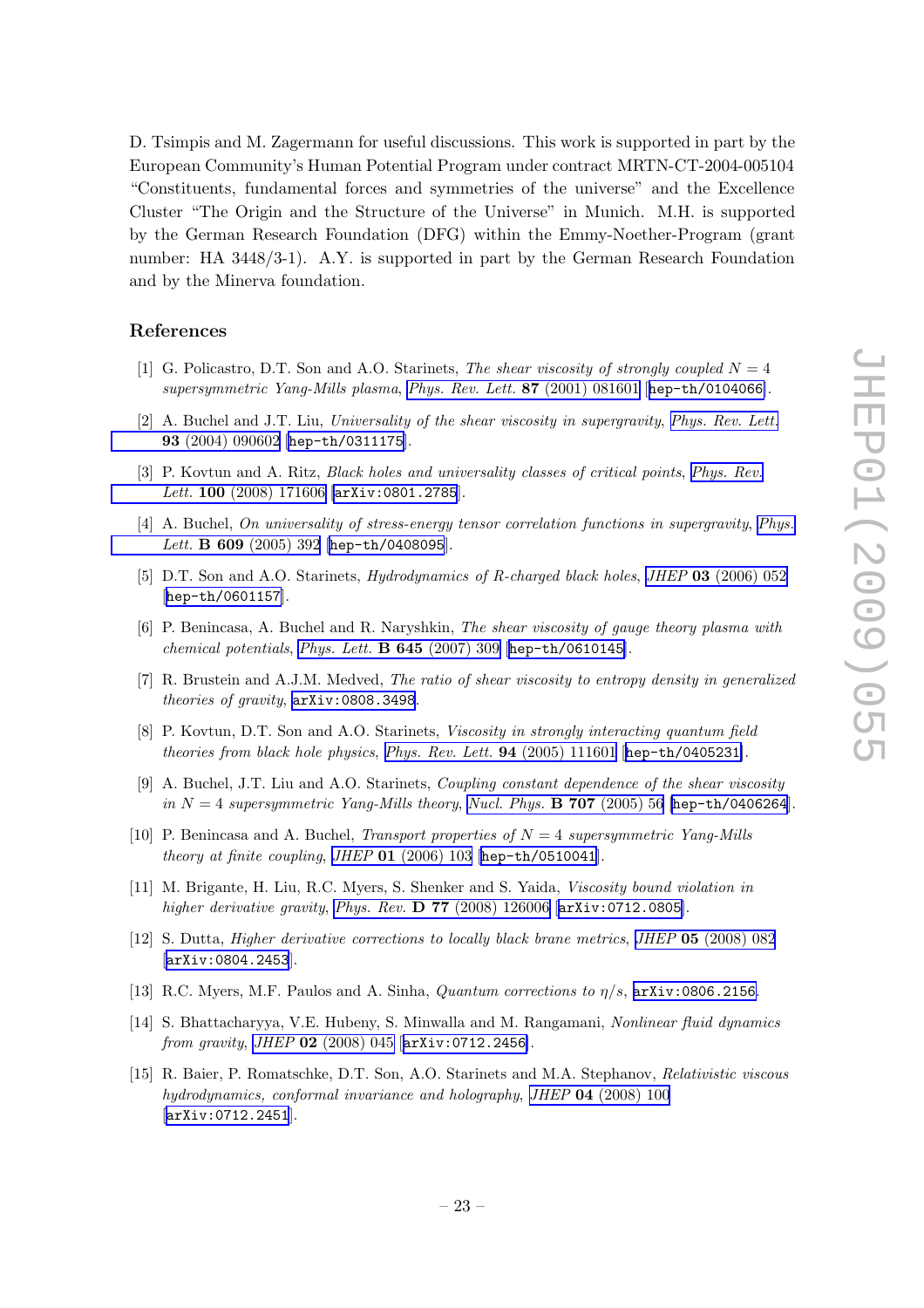- <span id="page-26-0"></span>[16] M. Natsuume and T. Okamura, Causal hydrodynamics of gauge theory plasmas from AdS/CFT duality, Phys. Rev. D 77 [\(2008\) 066014](http://www-spires.slac.stanford.edu/spires/find/hep/www?j=PHRVA%2CD77%2C066014) [[arXiv:0712.2916](http://arxiv.org/abs/0712.2916)].
- [17] M. Van Raamsdonk, Black hole dynamics from atmospheric science, JHEP 05 [\(2008\) 106](http://jhep.sissa.it/stdsearch?paper=05%282008%29106) [[arXiv:0802.3224](http://arxiv.org/abs/0802.3224)].
- [18] M. Haack and A. Yarom, Nonlinear viscous hydrodynamics in various dimensions using AdS/CFT, JHEP 10 [\(2008\) 063](http://jhep.sissa.it/stdsearch?paper=10%282008%29063) [[arXiv:0806.4602](http://arxiv.org/abs/0806.4602)].
- [19] S. Bhattacharyya et al., Forced fluid dynamics from gravity,  $arXiv:0806.0006$ .
- [20] M. Cvetič and S.S. Gubser, Phases of R-charged black holes, spinning branes and strongly coupled gauge theories, JHEP 04 [\(1999\) 024](http://jhep.sissa.it/stdsearch?paper=04%281999%29024) [[hep-th/9902195](http://arxiv.org/abs/hep-th/9902195)].
- [21] A. Chamblin, R. Emparan, C.V. Johnson and R.C. Myers, Charged AdS black holes and catastrophic holography, Phys. Rev. D 60 [\(1999\) 064018](http://www-spires.slac.stanford.edu/spires/find/hep/www?j=PHRVA%2CD60%2C064018) [[hep-th/9902170](http://arxiv.org/abs/hep-th/9902170)].
- [22] A. Chamblin, R. Emparan, C.V. Johnson and R.C. Myers, Holography, thermodynamics and fluctuations of charged AdS black holes, Phys. Rev. D 60 [\(1999\) 104026](http://www-spires.slac.stanford.edu/spires/find/hep/www?j=PHRVA%2CD60%2C104026) [[hep-th/9904197](http://arxiv.org/abs/hep-th/9904197)].
- [23] K. Maeda, M. Natsuume and T. Okamura, Viscosity of gauge theory plasma with a chemical potential from  $AdS/CFT$ , Phys. Rev. **D 73** [\(2006\) 066013](http://www-spires.slac.stanford.edu/spires/find/hep/www?j=PHRVA%2CD73%2C066013) [[hep-th/0602010](http://arxiv.org/abs/hep-th/0602010)].
- [24] J. Mas, Shear viscosity from R-charged AdS black holes, JHEP 03 [\(2006\) 016](http://jhep.sissa.it/stdsearch?paper=03%282006%29016) [[hep-th/0601144](http://arxiv.org/abs/hep-th/0601144)].
- [25] N. Banerjee et al., Hydrodynamics from charged black branes, [arXiv:0809.2596](http://arxiv.org/abs/0809.2596).
- [26] J. Erdmenger, M. Kaminski, P. Kerner and F. Rust, Finite baryon and isospin chemical potential in AdS/CFT with flavor, JHEP 11 [\(2008\) 031](http://jhep.sissa.it/stdsearch?paper=11%282008%29031) [[arXiv:0807.2663](http://arxiv.org/abs/0807.2663)].
- [27] H. Nastase, *Introduction to AdS-CFT*,  $arXiv:0712.0689$ .
- [28] L.D. Landau and E.M. Lifshitz, Fluid Mechanics, Addison-Wesley, U.S.A. (1959).
- [29] J. Erdmenger, Conformally covariant differential operators: properties and applications, [Class. and Quant. Grav.](http://www-spires.slac.stanford.edu/spires/find/hep/www?j=CQGRD%2C14%2C2061) 14 (1997) 2061 [[hep-th/9704108](http://arxiv.org/abs/hep-th/9704108)].
- [30] J. Erdmenger and H. Osborn, Conformally covariant differential operators: symmetric tensor fields, [Class. and Quant. Grav.](http://www-spires.slac.stanford.edu/spires/find/hep/www?j=CQGRD%2C15%2C273) 15 (1998) 273 [[gr-qc/9708040](http://arxiv.org/abs/gr-qc/9708040)].
- [31] A. Iorio, L. O'Raifeartaigh, I. Sachs and C. Wiesendanger, Weyl gauging and conformal invariance, [Nucl. Phys.](http://www-spires.slac.stanford.edu/spires/find/hep/www?j=NUPHA%2CB495%2C433) B 495 (1997) 433 [[hep-th/9607110](http://arxiv.org/abs/hep-th/9607110)].
- [32] R. Loganayagam, Entropy current in conformal hydrodynamics, JHEP 05 [\(2008\) 087](http://jhep.sissa.it/stdsearch?paper=05%282008%29087) [[arXiv:0801.3701](http://arxiv.org/abs/0801.3701)].
- [33] S. Bhattacharyya et al., *Local fluid dynamical entropy from gravity*, *JHEP* **06** [\(2008\) 055](http://jhep.sissa.it/stdsearch?paper=06%282008%29055) [[arXiv:0803.2526](http://arxiv.org/abs/0803.2526)].
- [34] S.S. Gubser, I.R. Klebanov and A.M. Polyakov, Gauge theory correlators from non-critical string theory, [Phys. Lett.](http://www-spires.slac.stanford.edu/spires/find/hep/www?j=PHLTA%2CB428%2C105) B 428 (1998) 105 [[hep-th/9802109](http://arxiv.org/abs/hep-th/9802109)].
- [35] E. Witten, Anti-de Sitter space and holography, [Adv. Theor. Math. Phys.](http://www-spires.slac.stanford.edu/spires/find/hep/www?j=00203%2C2%2C253) 2 (1998) 253 [[hep-th/9802150](http://arxiv.org/abs/hep-th/9802150)].
- [36] V. Balasubramanian and P. Kraus, A stress tensor for Anti-de Sitter gravity, [Commun.](http://www-spires.slac.stanford.edu/spires/find/hep/www?j=CMPHA%2C208%2C413) [Math. Phys.](http://www-spires.slac.stanford.edu/spires/find/hep/www?j=CMPHA%2C208%2C413) 208 (1999) 413 [[hep-th/9902121](http://arxiv.org/abs/hep-th/9902121)].